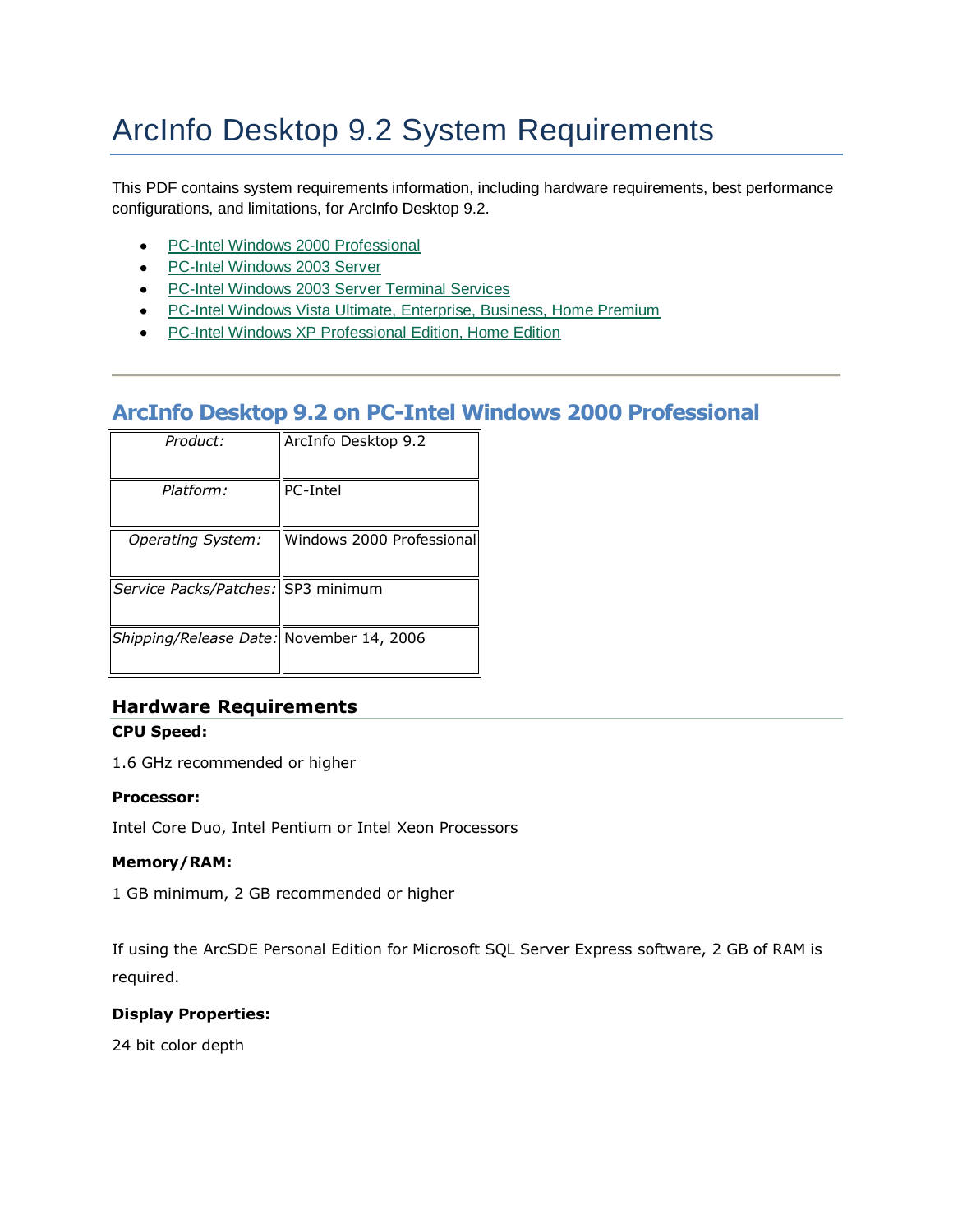## **Screen Resolution:**

1024 x 768 recommended or higher at Normal size (96dpi)

## **Swap Space:**

Determined by the operating system, 500 MB minimum.

## **Disk Space:**

1.2 GB

## **Disk Space Requirements:**

In addition, up to 50 MB of disk space maybe needed in the Windows System directory (typically C:\Windows\System32). You can view the disk space requirement for each of the 9.2 components in the Setup program.

## **Notes:**

## **OPERATING SYSTEM REQUIREMENTS**

## **Internet Explorer Requirement:**

- Some features of ArcInfo Desktop 9.2 require a minimum installation of Microsoft Internet Explorer Version 6.0 or 7.0. If you do not have an installation of Microsoft Internet Explorer Version 6.0/7.0, you must obtain and install it prior to installing ArcInfo. (Please also see IE7 [Limitations\)](http://support.esri.com/index.cfm?fa=knowledgebase.systemRequirements.list&PN=ArcInfo+Desktop&pName=ArcInfo+Desktop&PVName=&PID=43&count=1&pvid=352&VID=943#IE7_Limitations)

## **.NET Framework 2.0:**

-.Net Framework 2.0 is required for the core metadata tools (ESRI Metadata Translator, Metadata Publisher, USGS MP Metadata Translator, XSLT Transformation). It is also required to install the ArcGIS .NET assemblies required to run .NET-based apps written against ArcGIS 9.2. These .NET resources are installed with the .NET Support installation option or the complete installation option when .NET Framework 2.0 exists on the target computer.

- ArcGIS Desktop Developer Kits require VS2005 (which includes .NET 2.0) for .NET and VC++.

-.NET Framework 2.0 is provided on the DVD media in a DotNet20 folder for your convenience.

## **License Manager Requirements:**

- Simple TCP/IP, Network Card or Microsoft Loopback Adapter is required for the License manager to work.

## **Additional Requirements:**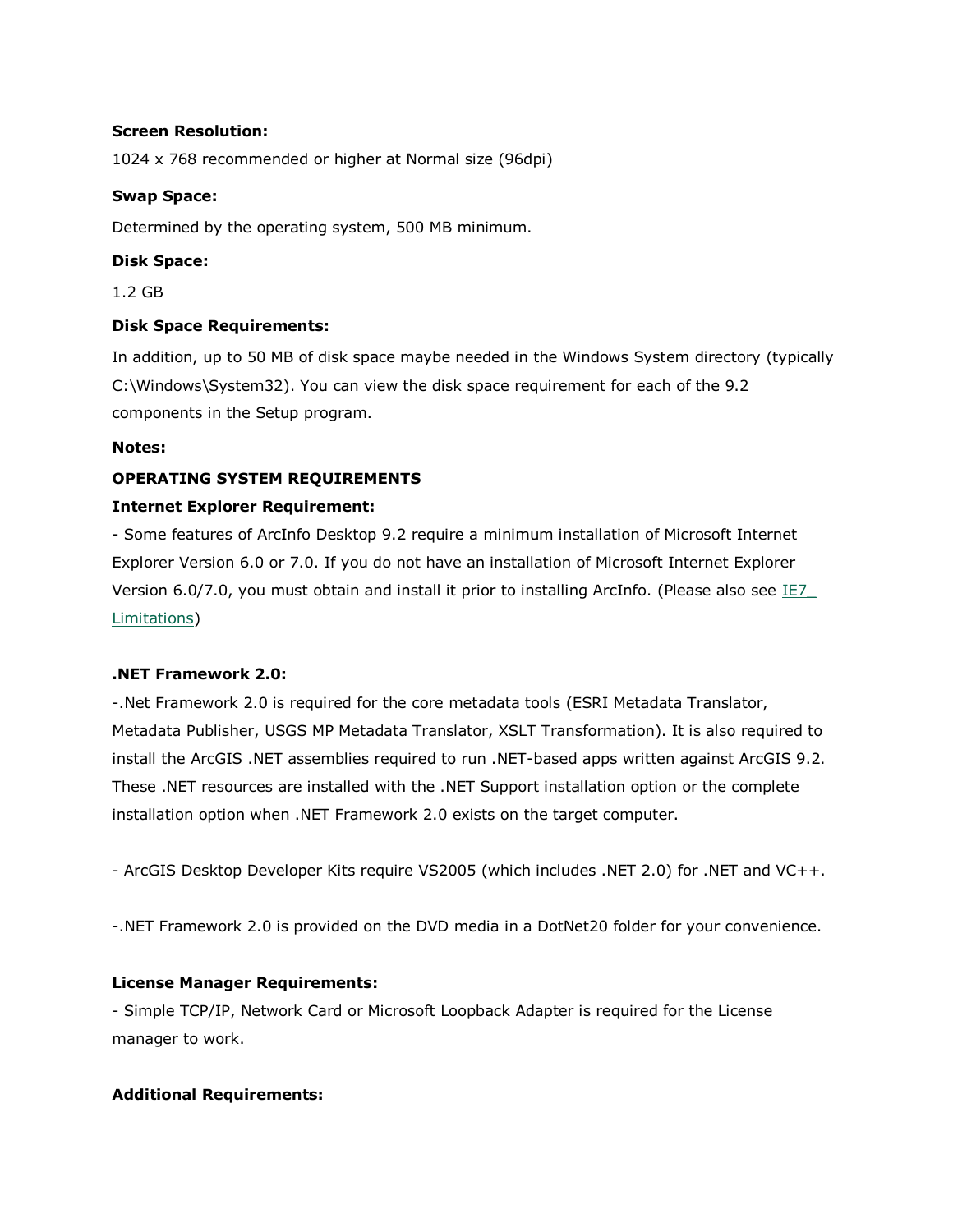- 24-bit capable graphics accelerator
- DVD-ROM drive

## **Additional Requirements for ArcGlobe (as part of 3D Analyst):**

- CPU Speed: 1.5 GHz recommended or higher
- Disk Space: ArcGlobe will create cache files when used; additional disk space may be required.

## **Additional Software and Development Requirements:**

An OpenGL 1.2 or higher compliant video card is required, with at least 32 MB of video memory, however 64 MB of video memory or higher is recommended.

## **Python Requirement for Geoprocessing:**

Several ArcGIS geoprocessing tools, such as Multiple Ring Buffer, use the Python scripting language and require that Python is installed. If the ArcGIS Desktop, Engine or Server setup does not find Python 2.4.1 on the target computer, it will install Python 2.4.1 during a typical or complete installation. You may choose a Custom installation to unselect the Python feature to avoid installing this feature. See the install guide for additional information concerning Python.

## **ESRI supports and recommends the following integrated development environments for use with ArcGIS Desktop and ArcGIS Desktop Developer Kits: COM**

- Visual Basic for Applications
- Visual Basic 6 SP3 or later
- Visual C++ (Visual Studio 2005 -- Standard, Professional, or Team editions)

## **.NET**

- C# (Visual Studio 2005 -- Express, Standard, Professional, or Team editions)

- VB .Net (Visual Studio 2005 -- Express, Standard, Professional, or Team editions)

## **Printer Support:**

ArcGIS supports printing to any Microsoft certified Windows printer using the native driver in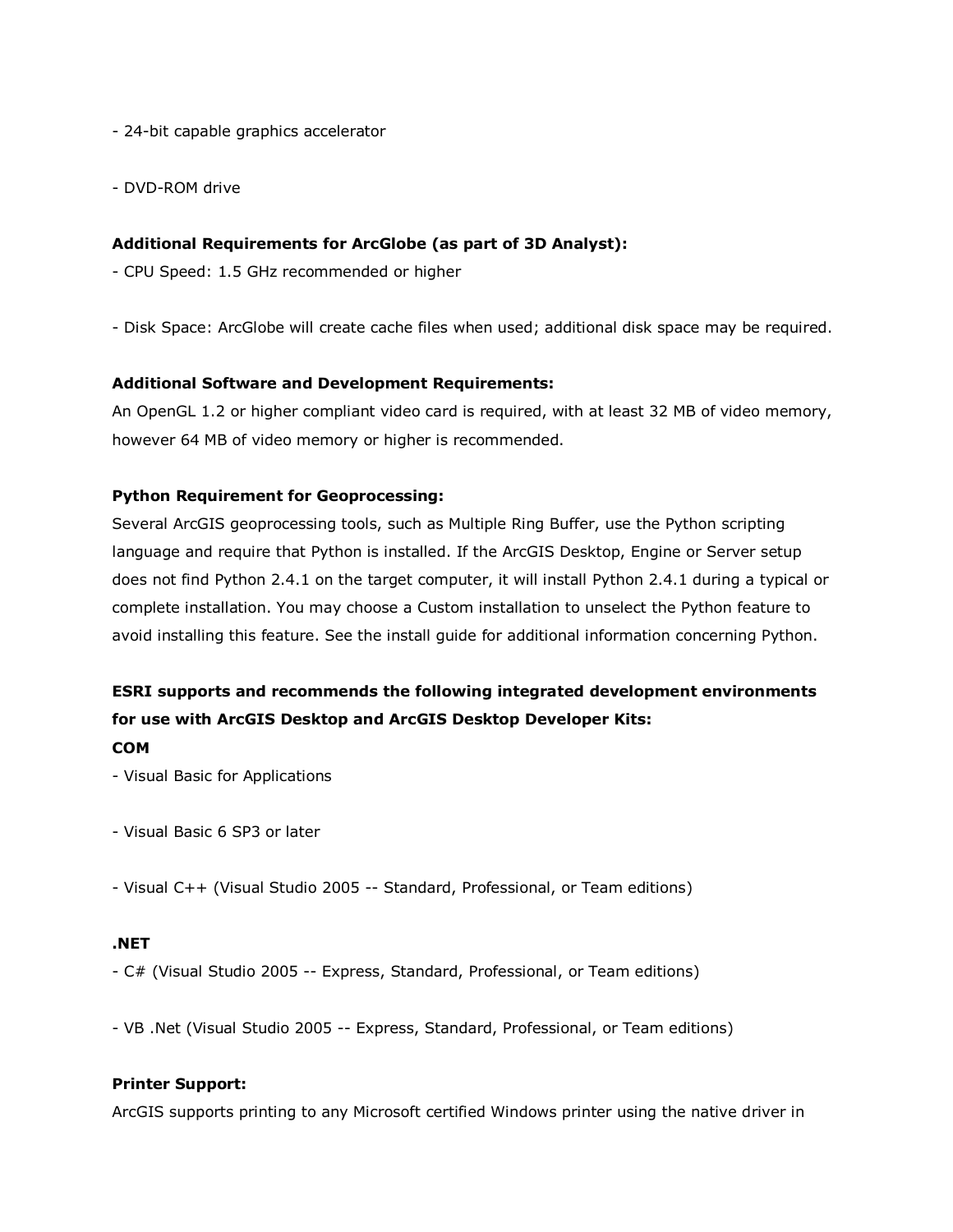ArcGIS. Please note that some printer drivers do not support complex maps and the ArcPress printer driver or additional hardware may be needed for these complex maps.

## **ESRI recommends the following configuration when printing large maps with the ArcPress printer drivers:**

- Pagefile system size of 4096 MB is recommended. ArcPress depends on being able to acquire potentially large contiguous blocks of memory to process a map. The windows limit is 2048 MB and by having a pagefile.sys file of at least twice that size helps ensure that other applications running and using the pagefile system will not introduce an unexpected limit for the ArcPress printer driver.

- Pagefile system should be stored on a dedicated partition or, if possible, a dedicated drive. This will prevent the file from becoming fragmented and diminishing ArcPress's ability to acquire contiguous blocks of memory.

- If large complex maps do not print, then reboot the computer to ensure the pagefile system is cleared. If the pagefile system is not a dedicated drive or partition, make sure that drive does not need to be defragmented.

- Disk Space: at lease 10 GB of space is free on the drive where %TEMP% is located, as potentially large temporary files will be written there while ArcPress is processing a map for printing.

## **ArcGIS Desktop products on 64-bit processors and dual and dual core environments:**

- Refer to [FAQ: Does ESRI support 64-bit processors with ArcGIS products?](http://support.esri.com/index.cfm?fa=knowledgebase.techarticles.articleShow&d=29391) for information concerning ESRI support policy of 64-bit processors with the ArcGIS products.

- Refer to FAQ: Does ESRI [support dual or dual-core with the ArcGIS Desktop products?](http://support.esri.com/index.cfm?fa=knowledgebase.techarticles.articleShow&d=31903) for information concerning ESRI support policy of dual or dual-core with the ArcGIS products.

## **Best Performance Configuration**

## **System Design Strategies**

Recommended platform sizing and system configuration strategies are provided in the System Design Strategies technical reference document available at: [System Design Strategies.](http://www.esri.com/library/whitepapers/pdfs/sysdesig.pdf)

## **Limitations**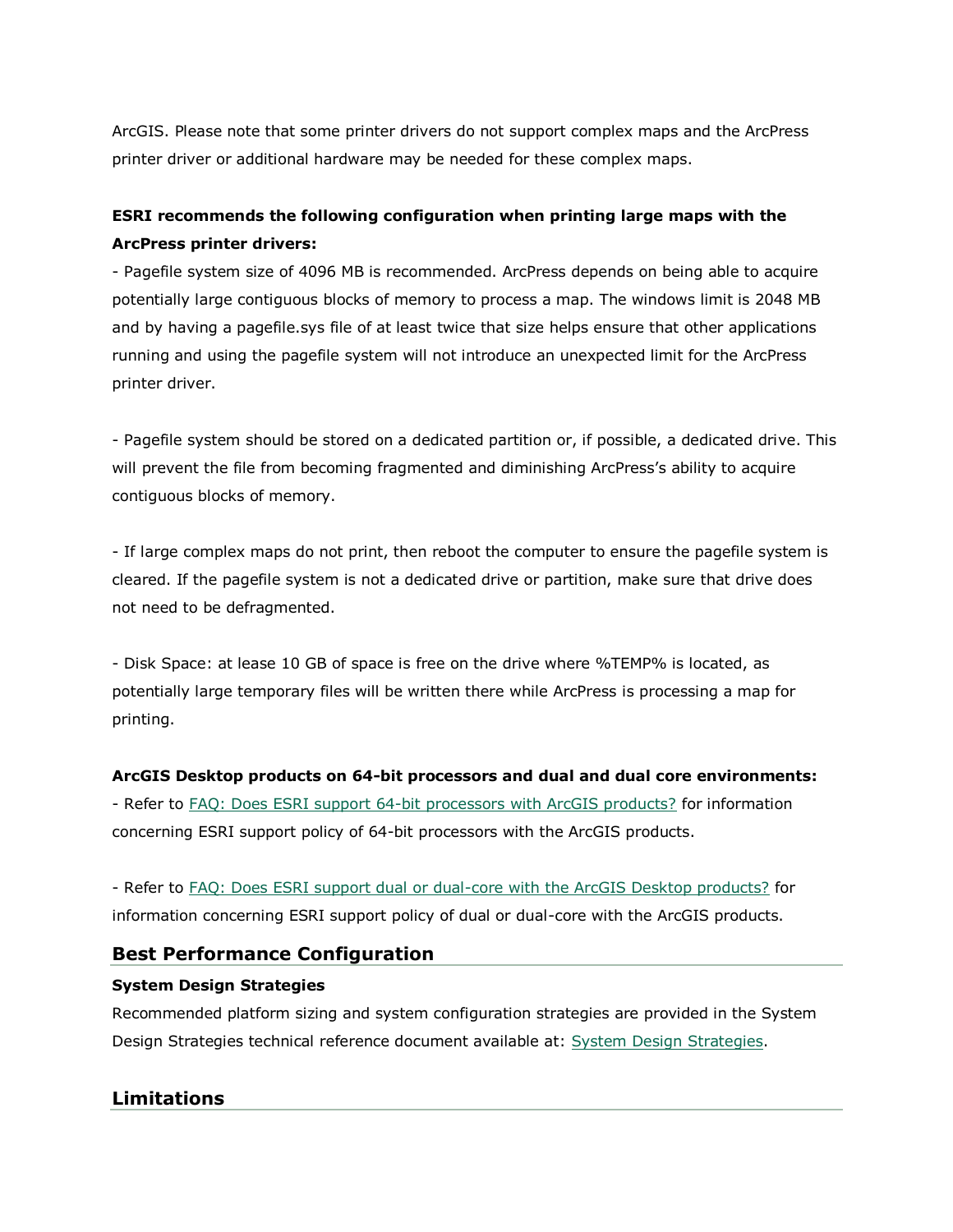## **Platform: IE7 Limitations**

You cannot see inset maps in the directions window until you right-click on the box with the red X to bring up the context menu and then click on "Show Picture." With 9.2 SP1, the directions dialog works correctly.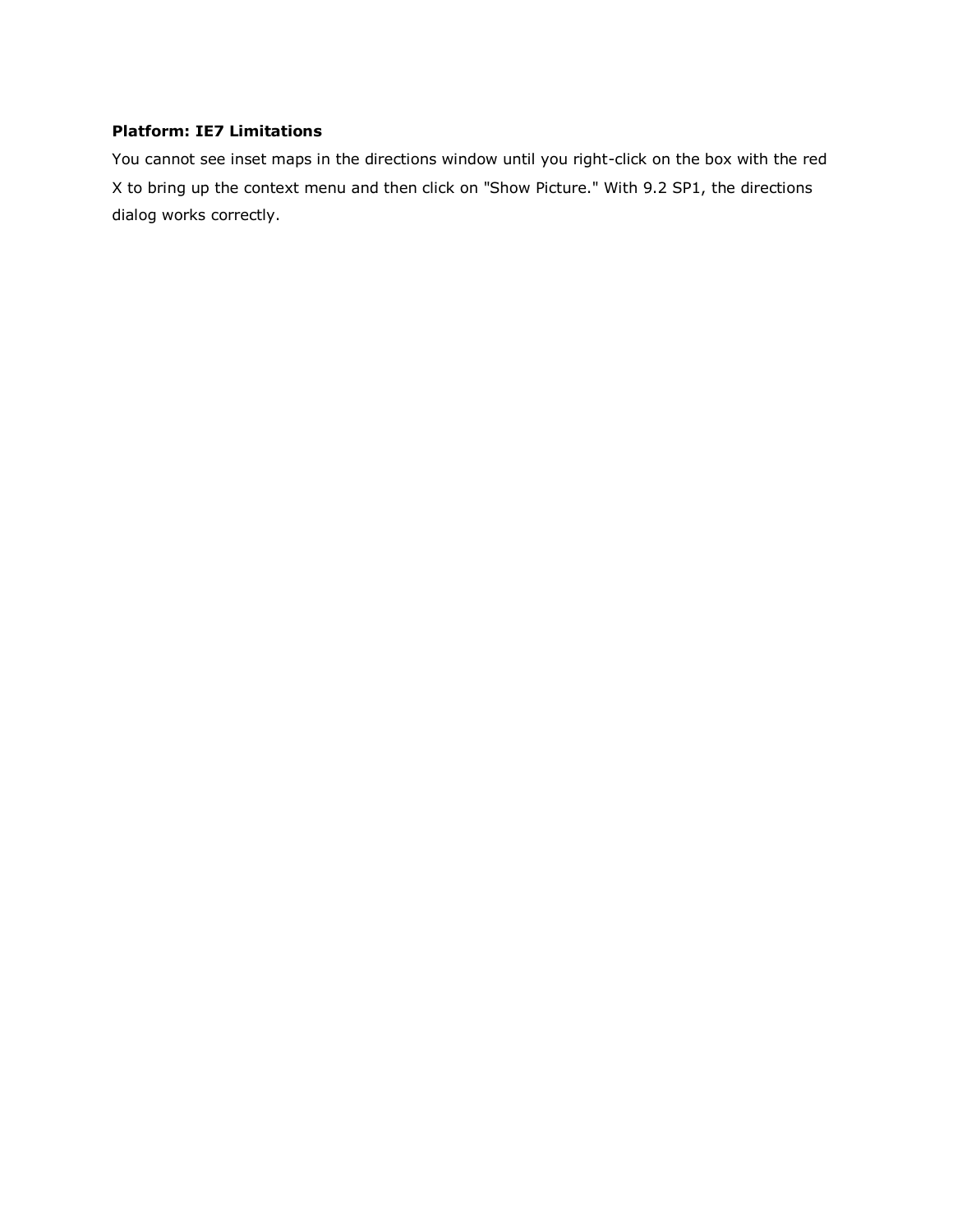## **ArcInfo Desktop 9.2 on PC-Intel Windows 2003 Server**

| Product:                                 | ArcInfo Desktop 9.2  |
|------------------------------------------|----------------------|
| Platform:                                | PC-Intel             |
| Operating System:                        | Windows 2003 Serverl |
| Service Packs/Patches: SP1, SP2          |                      |
| Shipping/Release Date: November 14, 2006 |                      |

## **Hardware Requirements**

## **CPU Speed:**

1.6 GHz recommended or higher

## **Processor:**

Intel Core Duo, Intel Pentium or Intel Xeon Processors

## **Memory/RAM:**

1 GB minimum, 2 GB recommended or higher

If using the ArcSDE Personal Edition for Microsoft SQL Server Express software, 2 GB of RAM is required.

## **Display Properties:**

24 bit color depth

## **Screen Resolution:**

1024 x 768 recommended or higher at Normal size (96dpi)

## **Swap Space:**

Determined by the operating system, 500 MB minimum.

## **Disk Space:**

1.2 GB

## **Disk Space Requirements:**

In addition, up to 50 MB of disk space maybe needed in the Windows System directory (typically C:\Windows\System32). You can view the disk space requirement for each of the 9.2 components in the Setup program.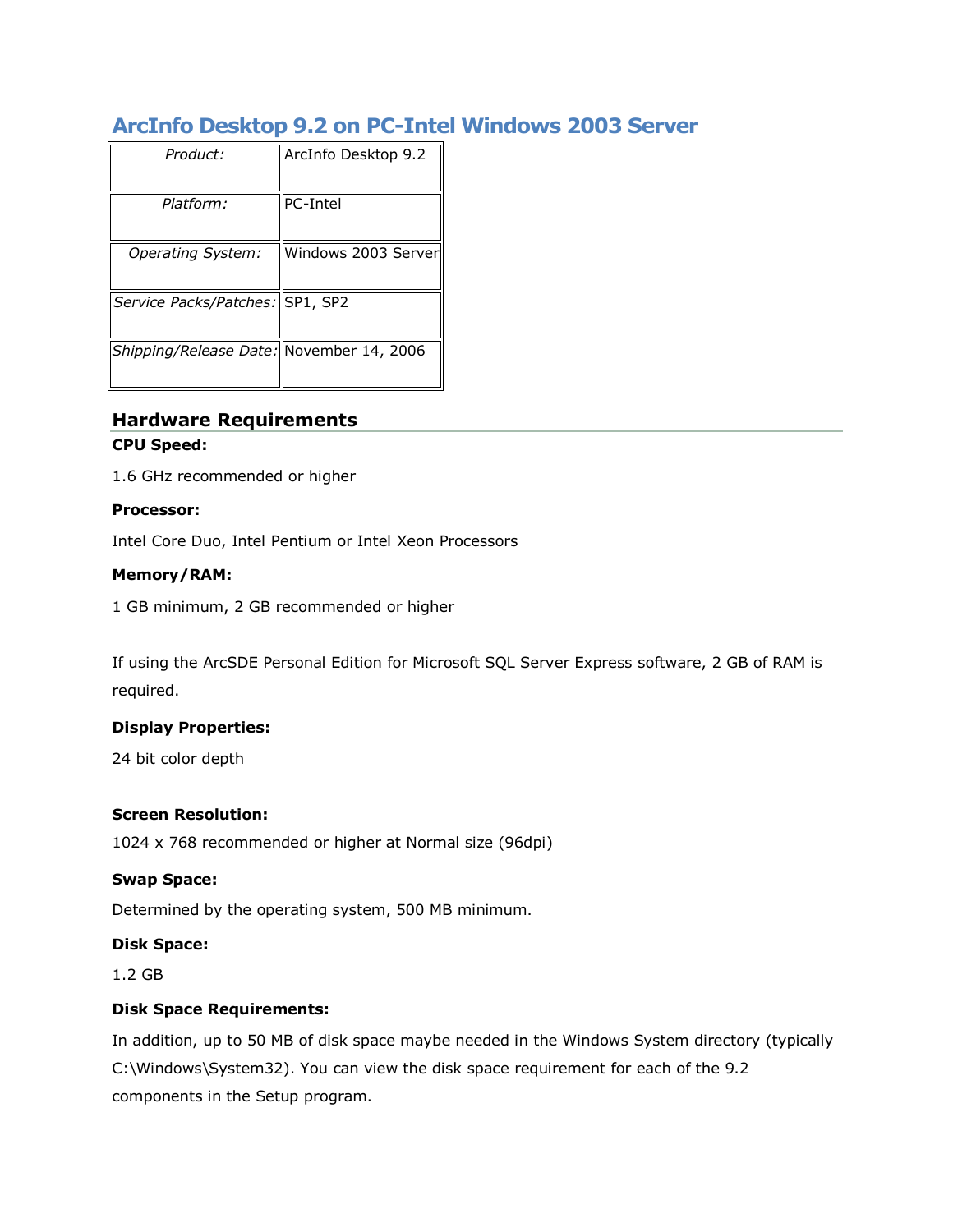#### **Notes:**

## **OPERATING SYSTEM REQUIREMENTS**

## **Internet Explorer Requirement:**

- Some features of ArcInfo Desktop 9.2 require a minimum installation of Microsoft Internet Explorer Version 6.0 or 7.0. If you do not have an installation of Microsoft Internet Explorer Version 6.0/7.0, you must obtain and install it prior to installing ArcInfo. (Please also see  $IE7$ </u> [Limitations\)](http://support.esri.com/index.cfm?fa=knowledgebase.systemRequirements.list&PN=ArcInfo+Desktop&pName=ArcInfo+Desktop&PVName=&PID=43&count=1&pvid=352&VID=1173#IE7_Limitations)

## **.NET Framework 2.0:**

-.Net Framework 2.0 is required for the core metadata tools (ESRI Metadata Translator, Metadata Publisher, USGS MP Metadata Translator, XSLT Transformation). It is also required to install the ArcGIS .NET assemblies required to run .NET-based apps written against ArcGIS 9.2. These .NET resources are installed with the .NET Support installation option or the complete installation option when .NET Framework 2.0 exists on the target computer.

- ArcGIS Desktop Developer Kits require VS2005 (which includes .NET 2.0) for .NET and VC++.

-.NET Framework 2.0 is provided on the DVD media in a DotNet20 folder for your convenience.

## **License Manager Requirements:**

- Simple TCP/IP, Network Card or Microsoft Loopback Adapter is required for the License manager to work.

- The License Manager is supported on Windows Server 2003. Refer to ESRI Knowledge Base Article [FAQ: Is the License Manager supported on Windows Server 2003?](http://support.esri.com/index.cfm?fa=knowledgebase.techArticles.articleShow&d=26429) for more information.

## **Additional Requirements:**

- 24-bit capable graphics accelerator
- DVD-ROM drive

## **Additional Requirements for ArcGlobe (as part of 3D Analyst):**

- CPU Speed: 1.5 GHz recommended or higher
- Disk Space: ArcGlobe will create cache files when used; additional disk space may be required.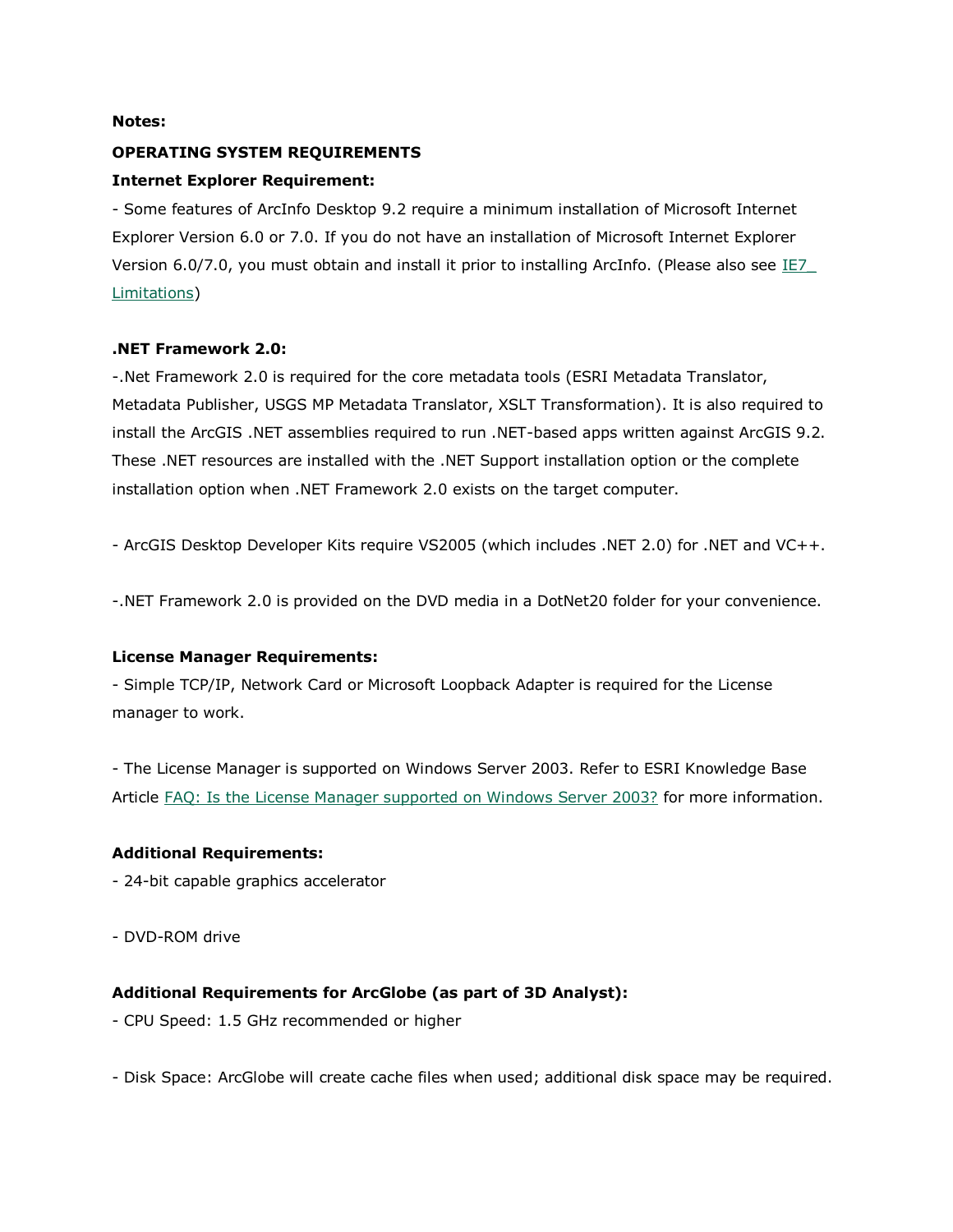## **Additional Software and Development Requirements:**

An OpenGL 1.2 or higher compliant video card is required, with at least 32 MB of video memory, however 64 MB of video memory or higher is recommended.

## **Python Requirement for Geoprocessing:**

Several ArcGIS geoprocessing tools, such as Multiple Ring Buffer, use the Python scripting language and require that Python is installed. If the ArcGIS Desktop, Engine or Server setup does not find Python 2.4.1 on the target computer, it will install Python 2.4.1 during a typical or complete installation. You may choose a Custom installation to unselect the Python feature to avoid installing this feature. See the install guide for additional information concerning Python.

## **ESRI supports and recommends the following integrated development environments for use with ArcGIS Desktop and ArcGIS Desktop Developer Kits:**

**COM**

- Visual Basic for Applications

- Visual Basic 6 SP3 or later

- Visual C++ (Visual Studio 2005 -- Standard, Professional, or Team editions)

## **.NET**

- C# (Visual Studio 2005 -- Express, Standard, Professional, or Team editions)

- VB .Net (Visual Studio 2005 -- Express, Standard, Professional, or Team editions)

## **Printer Support:**

ArcGIS supports printing to any Microsoft certified Windows printer using the native driver in ArcGIS. Please note that some printer drivers do not support complex maps and the ArcPress printer driver or additional hardware may be needed for these complex maps.

## **ESRI recommends the following configuration when printing large maps with the ArcPress printer drivers:**

- Pagefile system size of 4096 MB is recommended. ArcPress depends on being able to acquire potentially large contiguous blocks of memory to process a map. The windows limit is 2048 MB and by having a pagefile.sys file of at least twice that size helps ensure that other applications running and using the pagefile system will not introduce an unexpected limit for the ArcPress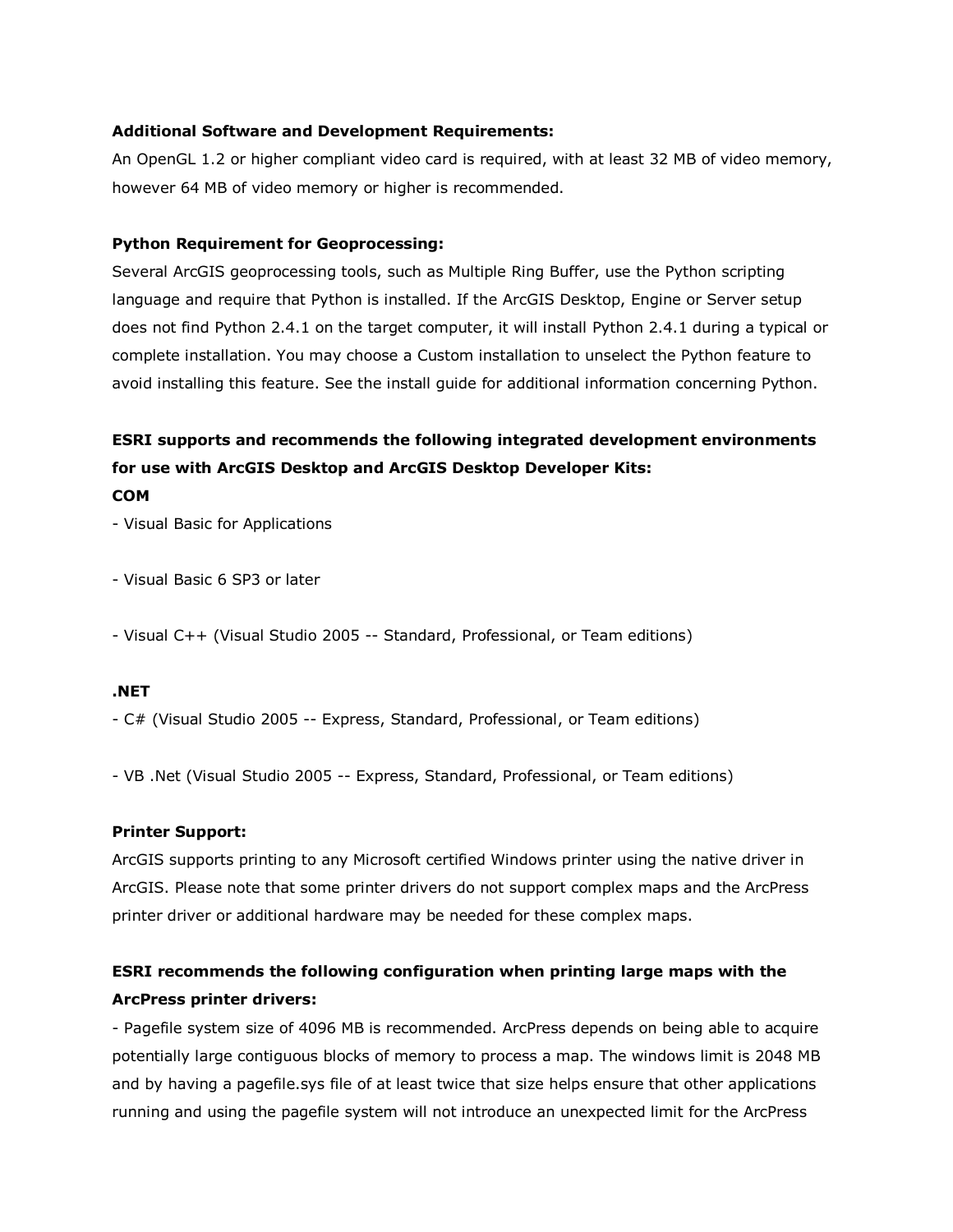printer driver.

- Pagefile system should be stored on a dedicated partition or, if possible, a dedicated drive. This will prevent the file from becoming fragmented and diminishing ArcPress's ability to acquire contiguous blocks of memory.

- If large complex maps do not print, then reboot the computer to ensure the pagefile system is cleared. If the pagefile system is not a dedicated drive or partition, make sure that drive does not need to be defragmented.

- Disk Space: at lease 10 GB of space is free on the drive where %TEMP% is located, as potentially large temporary files will be written there while ArcPress is processing a map for printing.

## **ArcGIS Desktop products on 64-bit processors and dual and dual core environments:**

- Refer to [FAQ: Does ESRI support 64-bit processors with ArcGIS products?](http://support.esri.com/index.cfm?fa=knowledgebase.techarticles.articleShow&d=29391) for information concerning ESRI support policy of 64-bit processors with the ArcGIS products.

- Refer to [FAQ: Does ESRI support dual or dual-core with the ArcGIS Desktop products?](http://support.esri.com/index.cfm?fa=knowledgebase.techarticles.articleShow&d=31903) for information concerning ESRI support policy of dual or dual-core with the ArcGIS products.

## **Best Performance Configuration**

## **System Design Strategies**

Recommended platform sizing and system configuration strategies are provided in the System Design Strategies technical reference document available at: [System Design Strategies.](http://www.esri.com/library/whitepapers/pdfs/sysdesig.pdf)

## **Limitations**

## **Platform: IE7 Limitations**

You cannot see inset maps in the directions window until you right-click on the box with the red X to bring up the context menu and then click on "Show Picture." With 9.2 SP1, the directions dialog works correctly.

## **ArcInfo Desktop 9.2 on PC-Intel Windows 2003 Server Terminal Services**

| Product: | ArcInfo Desktop 9.2 |
|----------|---------------------|
|          |                     |
|          |                     |
|          |                     |
|          |                     |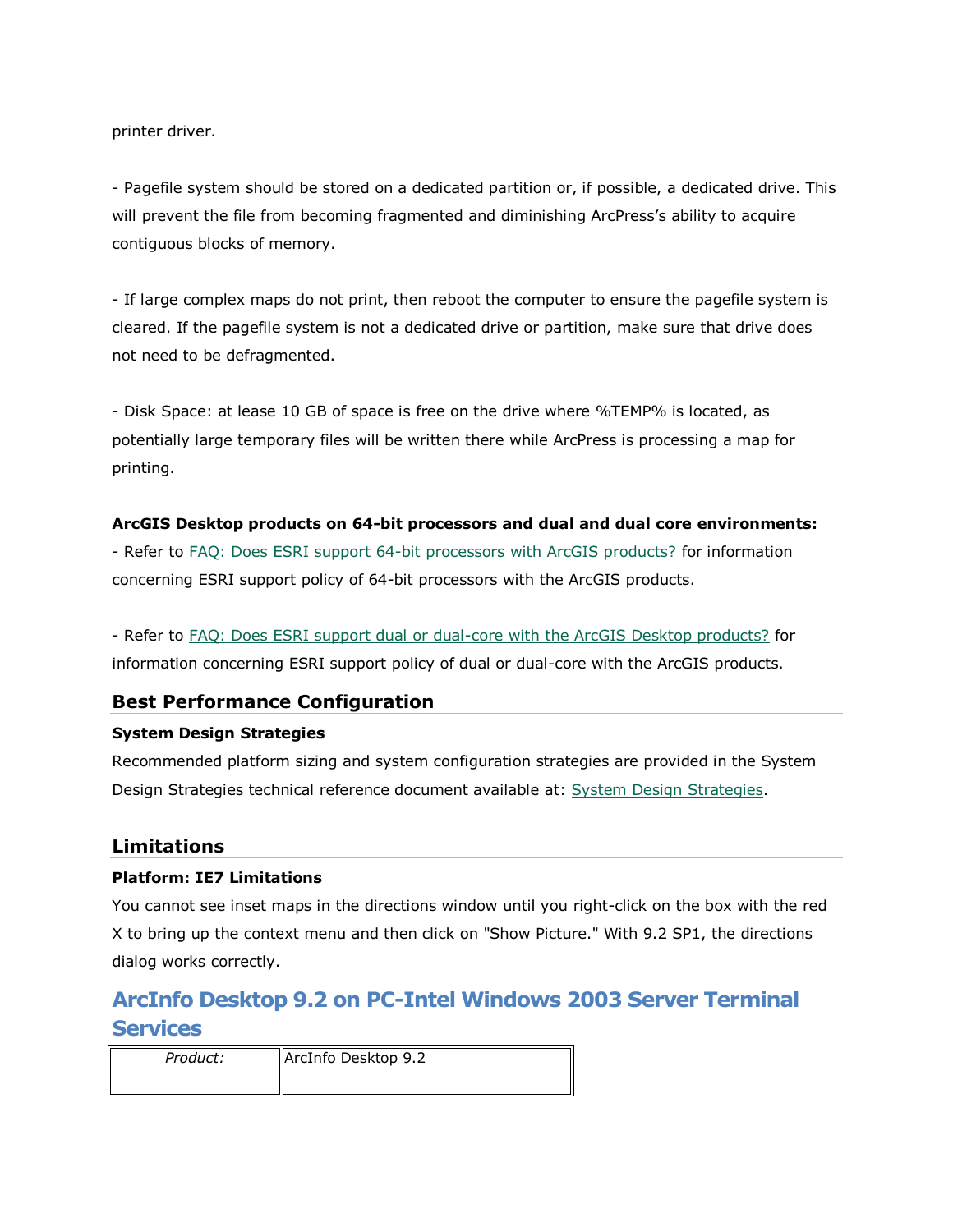| Platform:                                    | llPC-Intel                            |
|----------------------------------------------|---------------------------------------|
|                                              |                                       |
| <b>Operating System:</b>                     | Windows 2003 Server Terminal Services |
|                                              |                                       |
| Service Packs/Patches: SP1 (See Limitations) |                                       |
|                                              |                                       |
| Shipping/Release Date: November 14, 2006     |                                       |
|                                              |                                       |

## **Hardware Requirements**

## **CPU Speed:**

1.6 GHz recommended or higher

## **Processor:**

Intel Core Duo, Intel Pentium or Intel Xeon Processors

## **Memory/RAM:**

1 GB minimum, 2 GB recommended or higher

If using the ArcSDE Personal Edition for Microsoft SQL Server Express software, 2 GB of RAM is required.

## **Display Properties:**

Thin Client with 24 bit color depth

## **Screen Resolution:**

1024 x 768 recommended or higher at Normal size (96dpi)

## **Swap Space:**

500 MB minimum

Utilizing Windows Terminal Server technology may require additional MB, depending on the number of clients accessing the server.

## **Disk Space:**

1.2 GB

## **Disk Space Requirements:**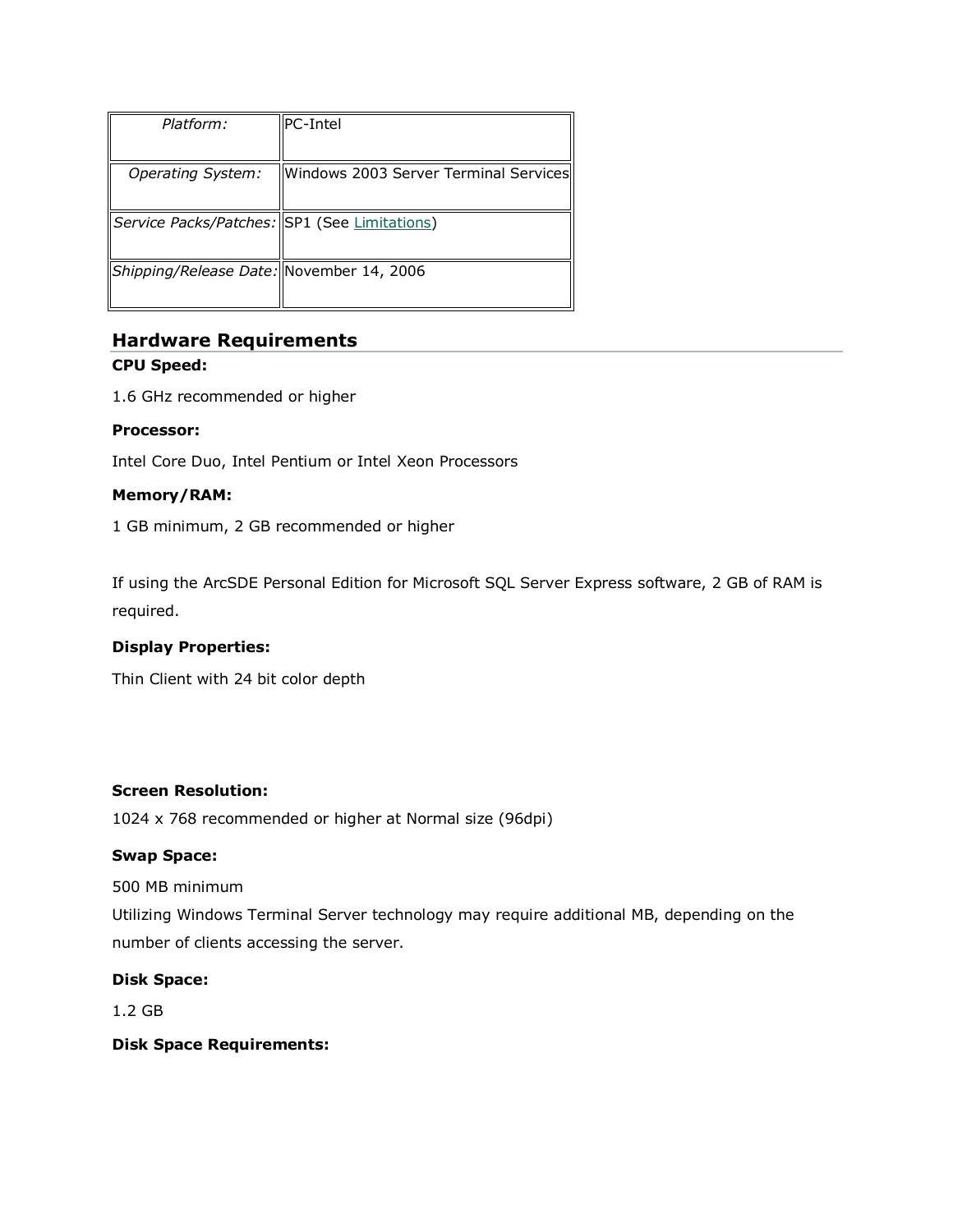In addition, up to 50 MB of disk space maybe needed in the Windows System directory(typically C:\Windows\System32). You can view the disk space requirement for each of the 9.2 components in the Setup program.

## **Notes:**

## **OPERATING SYSTEM REQUIREMENTS**

## **Internet Explorer Requirement:**

- Some features of ArcInfo Desktop 9.2 require a minimum installation of Microsoft Internet Explorer Version 6.0 or 7.0. If you do not have an installation of Microsoft Internet Explorer Version 6.0/7.0, you must obtain and install it prior to installing ArcInfo. (Please also see IE7 [Limitations\)](http://support.esri.com/index.cfm?fa=knowledgebase.systemRequirements.list&PN=ArcInfo+Desktop&pName=ArcInfo+Desktop&PVName=&PID=43&count=1&pvid=352&VID=997#IE7_Limitations)

## **.NET Framework 2.0:**

-.Net Framework 2.0 is required for the core metadata tools (ESRI Metadata Translator, Metadata Publisher, USGS MP Metadata Translator, XSLT Transformation). It is also required to install the ArcGIS .NET assemblies required to run .NET-based apps written against ArcGIS 9.2. These .NET resources are installed with the .NET Support installation option or the complete installation option when .NET Framework 2.0 exists on the target computer.

- ArcGIS Desktop Developer Kits require VS2005 (which includes .NET 2.0) for .NET and VC++.

-.NET Framework 2.0 is provided on the DVD media in a DotNet20 folder for your convenience.

## **License Manager Requirements:**

- Simple TCP/IP, Network Card or Microsoft Loopback Adapter is required for the License manager to work.

- The License Manager is supported on Windows Server 2003. Refer to ESRI Knowledge Base Article [FAQ: Is the License Manager supported on Windows Server 2003?](http://support.esri.com/index.cfm?fa=knowledgebase.techArticles.articleShow&d=26429) for more information.

## **Additional Requirements:**

- 24-bit capable graphics accelerator
- DVD-ROM drive

## **Additional Requirements for ArcGlobe (as part of 3D Analyst):**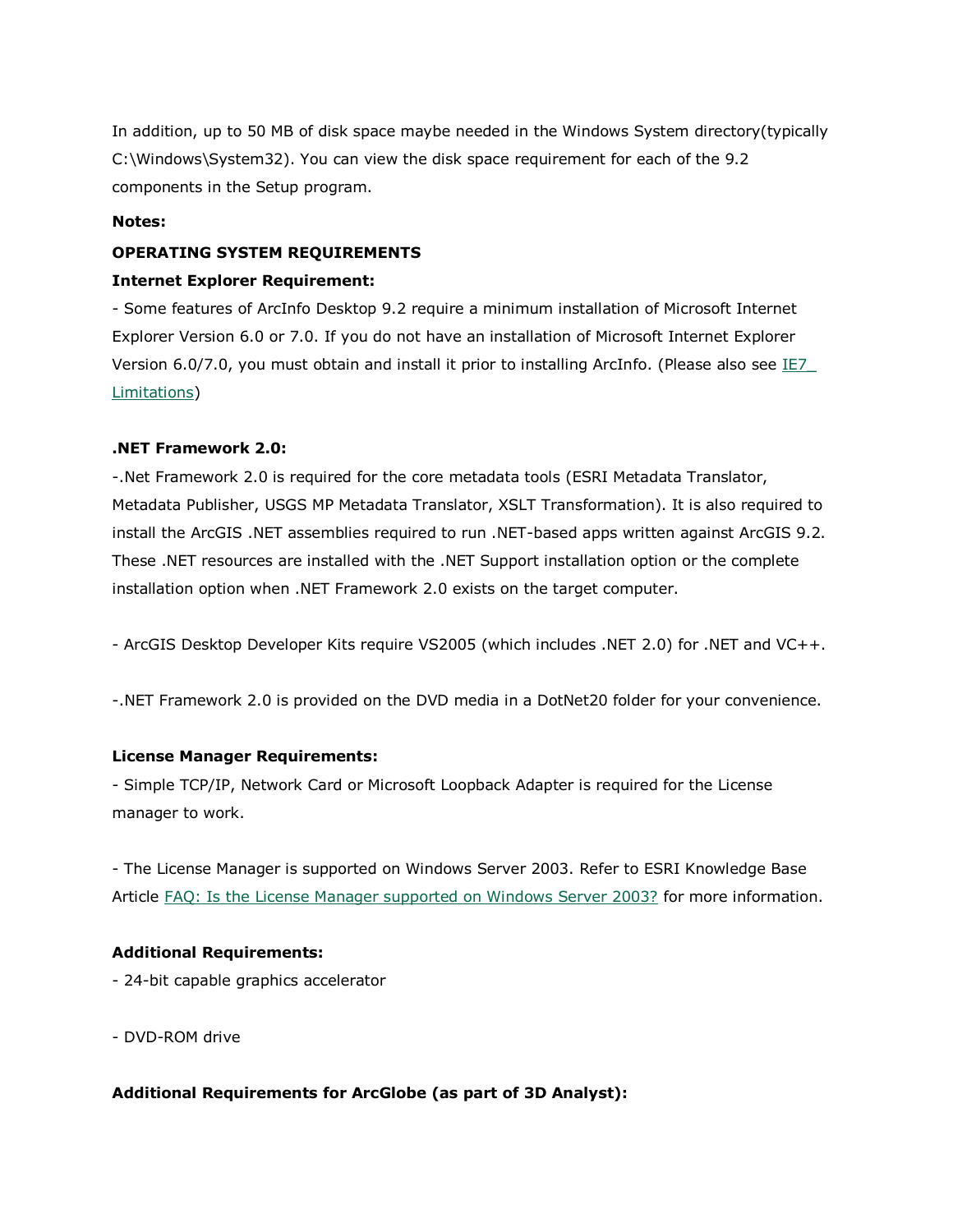- CPU Speed: 1.5 GHz recommended or higher
- Disk Space: ArcGlobe will create cache files when used; additional disk space may be required.

#### **Additional Software and Development Requirements:**

An OpenGL 1.2 or higher compliant video card is required, with at least 32 MB of video memory, however 64 MB of video memory or higher is recommended.

#### **Python Requirement for Geoprocessing:**

Several ArcGIS geoprocessing tools, such as Multiple Ring Buffer, use the Python scripting language and require that Python is installed. If the ArcGIS Desktop, Engine or Server setup does not find Python 2.4.1 on the target computer, it will install Python 2.4.1 during a typical or complete installation. You may choose a Custom installation to unselect the Python feature to avoid installing this feature. See the install guide for additional information concerning Python.

## **ESRI supports and recommends the following integrated development environments for use with ArcGIS Desktop and ArcGIS Desktop Developer Kits: COM**

- Visual Basic for Applications

- Visual Basic 6 SP3 or later
- Visual C++ (Visual Studio 2005 -- Standard, Professional, or Team editions)

## **.NET**

- C# (Visual Studio 2005 -- Express, Standard, Professional, or Team editions)
- VB .Net (Visual Studio 2005 -- Express, Standard, Professional, or Team editions)

#### **Printer Support:**

ArcGIS supports printing to any Microsoft certified Windows printer using the native driver in ArcGIS. Please note that some printer drivers do not support complex maps and the ArcPress printer driver or additional hardware may be needed for these complex maps.

**ESRI recommends the following configuration when printing large maps with the ArcPress printer drivers:**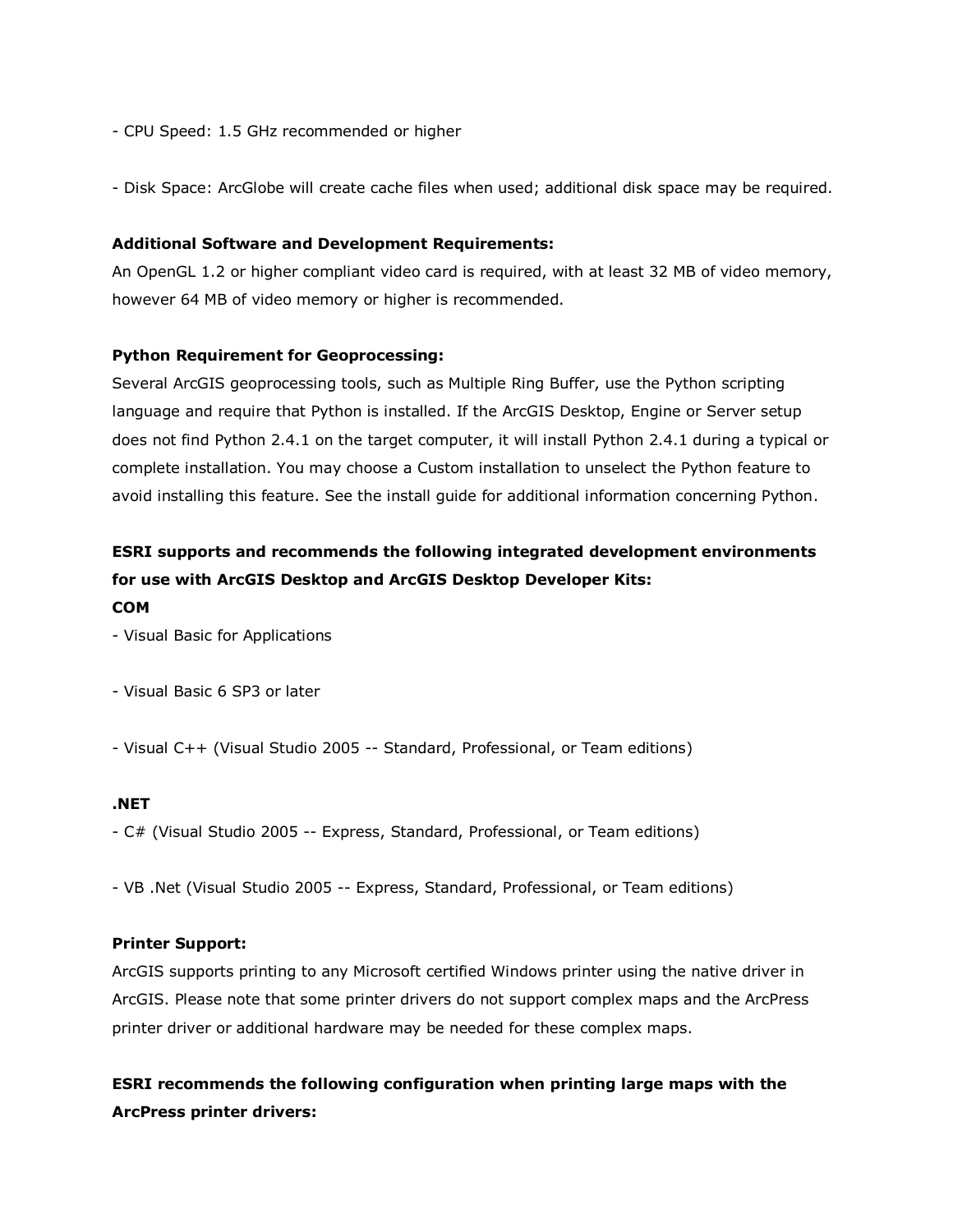- Pagefile system size of 4096 MB is recommended. ArcPress depends on being able to acquire potentially large contiguous blocks of memory to process a map. The windows limit is 2048 MB and by having a pagefile.sys file of at least twice that size helps ensure that other applications running and using the pagefile system will not introduce an unexpected limit for the ArcPress printer driver.

- Pagefile system should be stored on a dedicated partition or, if possible, a dedicated drive. This will prevent the file from becoming fragmented and diminishing ArcPress's ability to acquire contiguous blocks of memory.

- If large complex maps do not print, then reboot the computer to ensure the pagefile system is cleared. If the pagefile system is not a dedicated drive or partition, make sure that drive does not need to be defragmented.

- Disk Space: at lease 10 GB of space is free on the drive where %TEMP% is located, as potentially large temporary files will be written there while ArcPress is processing a map for printing.

## **ArcGIS Desktop products on 64-bit processors and dual and dual core environments:**

- Refer to [FAQ: Does ESRI support 64-bit processors with ArcGIS products?](http://support.esri.com/index.cfm?fa=knowledgebase.techarticles.articleShow&d=29391) for information concerning ESRI support policy of 64-bit processors with the ArcGIS products.

- Refer to [FAQ: Does ESRI support dual or dual-core with the ArcGIS Desktop products?](http://support.esri.com/index.cfm?fa=knowledgebase.techarticles.articleShow&d=31903) for information concerning ESRI support policy of dual or dual-core with the ArcGIS products.

## **Best Performance Configuration**

## **System Design Strategies**

Recommended platform sizing and system configuration strategies are provided in the System Design Strategies technical reference document available at: [System Design Strategies.](http://www.esri.com/library/whitepapers/pdfs/sysdesig.pdf)

## **Limitations**

## **Platform: IE7 Limitations**

You cannot see inset maps in the directions window until you right-click on the box with the red X to bring up the context menu and then click on "Show Picture." With 9.2 SP1, the directions dialog works correctly.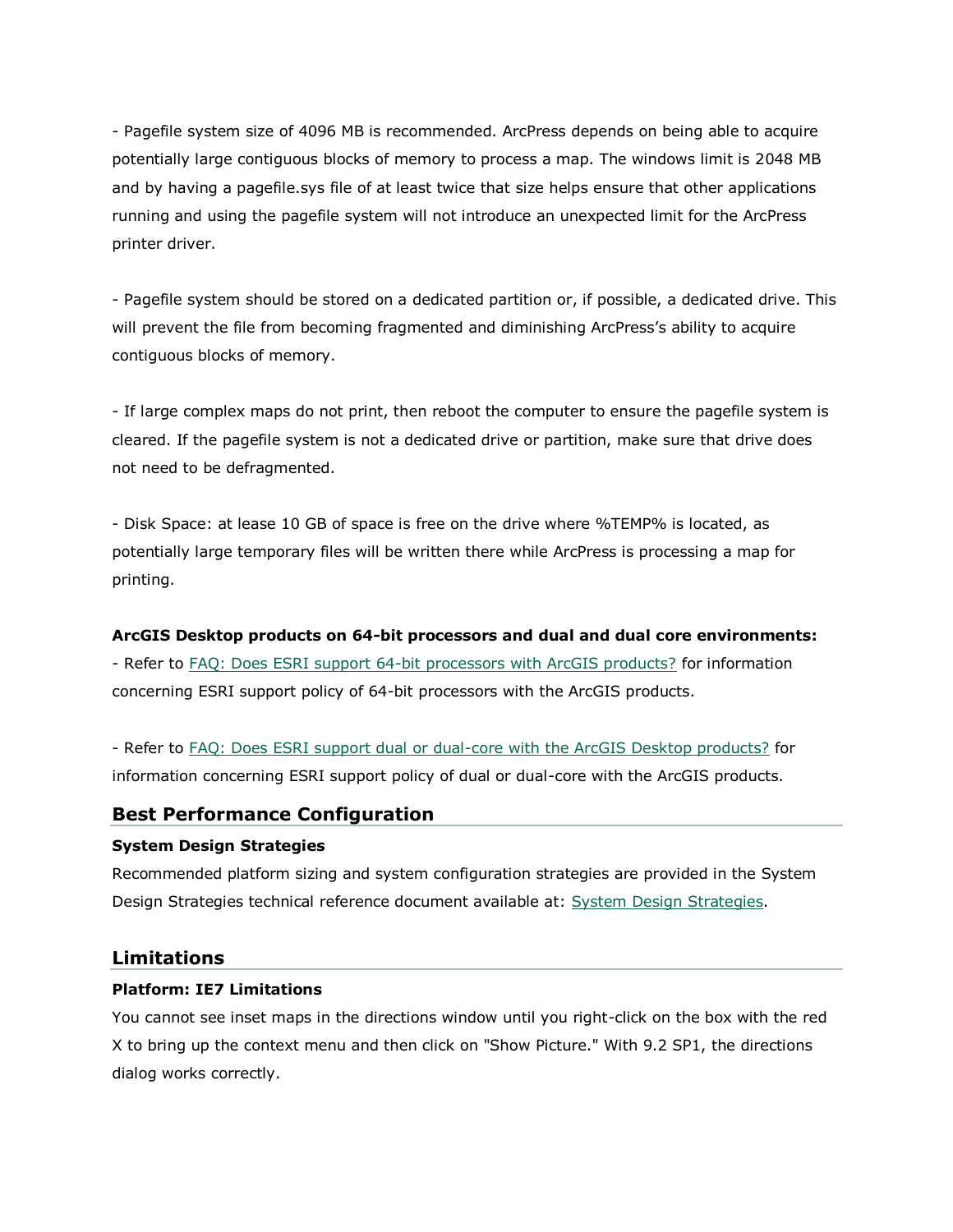## **ArcInfo Desktop 9.2 on PC-Intel Windows Vista Ultimate, Enterprise, Business, Home Premium**

| Product:                                            | ArcInfo Desktop 9.2                                        |
|-----------------------------------------------------|------------------------------------------------------------|
| Platform:                                           | llPC-Intel                                                 |
| <b>Operating System:</b>                            | Windows Vista Ultimate, Enterprise, Business, Home Premium |
| Service Packs/Patches: See <u>Vista Limitations</u> |                                                            |
| Shipping/Release Date: November 14, 2006            |                                                            |

## **Hardware Requirements**

**CPU Speed:**

## **VISTA REQUIRES ArcGIS 9.2 SP4 MINIMUM**

## **CPU Speed**

1.6 GHz recommended or higher

## **Processor:**

Intel Core Duo, Intel Pentium or Intel Xeon Processors

## **Memory/RAM:**

1 GB minimum, 2 GB recommended or higher

If using the ArcSDE Personal Edition for Microsoft SQL Server Express software, 2 GB of RAM is required.

## **Display Properties:**

24 bit color depth

## **Screen Resolution:**

1024 x 768 recommended or higher at Normal size (96dpi)

## **Swap Space:**

Determined by the operating system, 500 MB minimum.

## **Disk Space:**

1.2 GB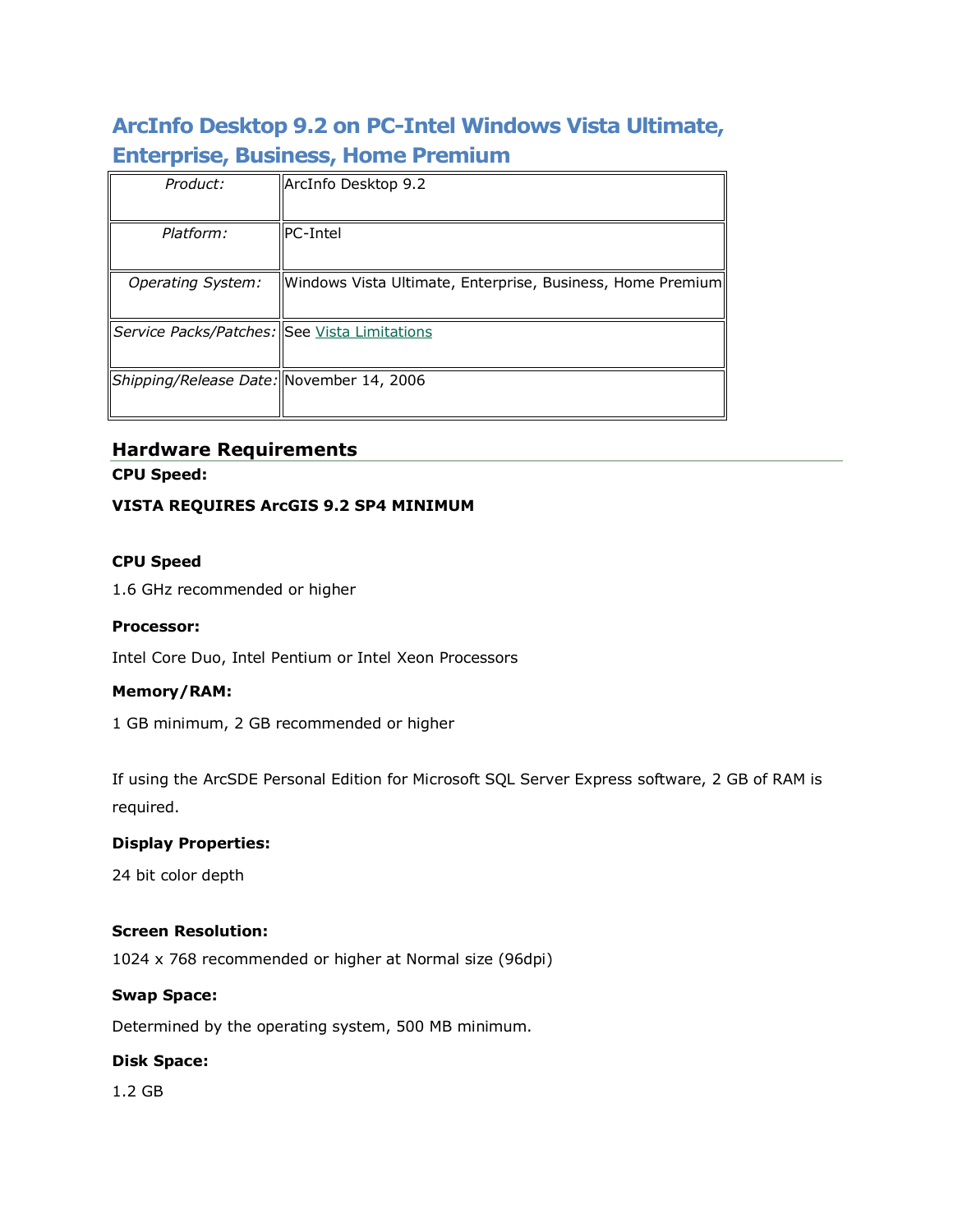#### **Disk Space Requirements:**

In addition, up to 50 MB of disk space maybe needed in the Windows System directory (typically C:\Windows\System32). You can view the disk space requirement for each of the 9.2 components in the Setup program.

#### **Notes:**

## **ESRI PRODUCT REQUIREMENTS**

## **ALL VISTA EDITIONS REQUIRE ArcGIS 9.2 SP4 MINIMUM.**

## **OPERATING SYSTEM REQUIREMENTS**

## **Internet Explorer Requirements**

- Some features of ArcGIS 9.2 require a minimum installation of Microsoft Internet Explorer Version 6.0 or 7.0. If you do not have an installation of Microsoft Internet Explorer Version 6.0/7.0, you must obtain and install it prior to installing ArcEditor. (Please also see IE7 Limitations)

## **.NET Framework 2.0:**

-.Net Framework 2.0 is required for the core metadata tools (ESRI Metadata Translator, Metadata Publisher, USGS MP Metadata Translator, XSLT Transformation). It is also required to install the ArcGIS .NET assemblies required to run .NET-based apps written against ArcGIS 9.2. These .NET resources are installed with the .NET Support installation option or the complete installation option when .NET Framework 2.0 exists on the target computer.

- ArcGIS Desktop Developer Kits require Visual Studio 2005 Service Pack 1 with Visual Studio 2005 Service Pack 1 Update for Windows Vista (which includes .NET 2.0) for .NET and VC++.

- ArcGIS Desktop SDK for the Microsoft .NET Framework and ArcGIS Desktop SDK for Visual C++ require 9.2 SP4 to run Vista.

- ArcGIS Desktop VBA Resources for Developers and ArcGIS Desktop SDK for Visual Basic 6 only require 9.2 SP2 to run Vista.

-.NET Framework 2.0 is provided on the DVD media in a DotNet20 folder for your convenience.

## **License Manager Requirements:**

- Simple TCP/IP, Network Card or Microsoft Loopback Adapter is required for the License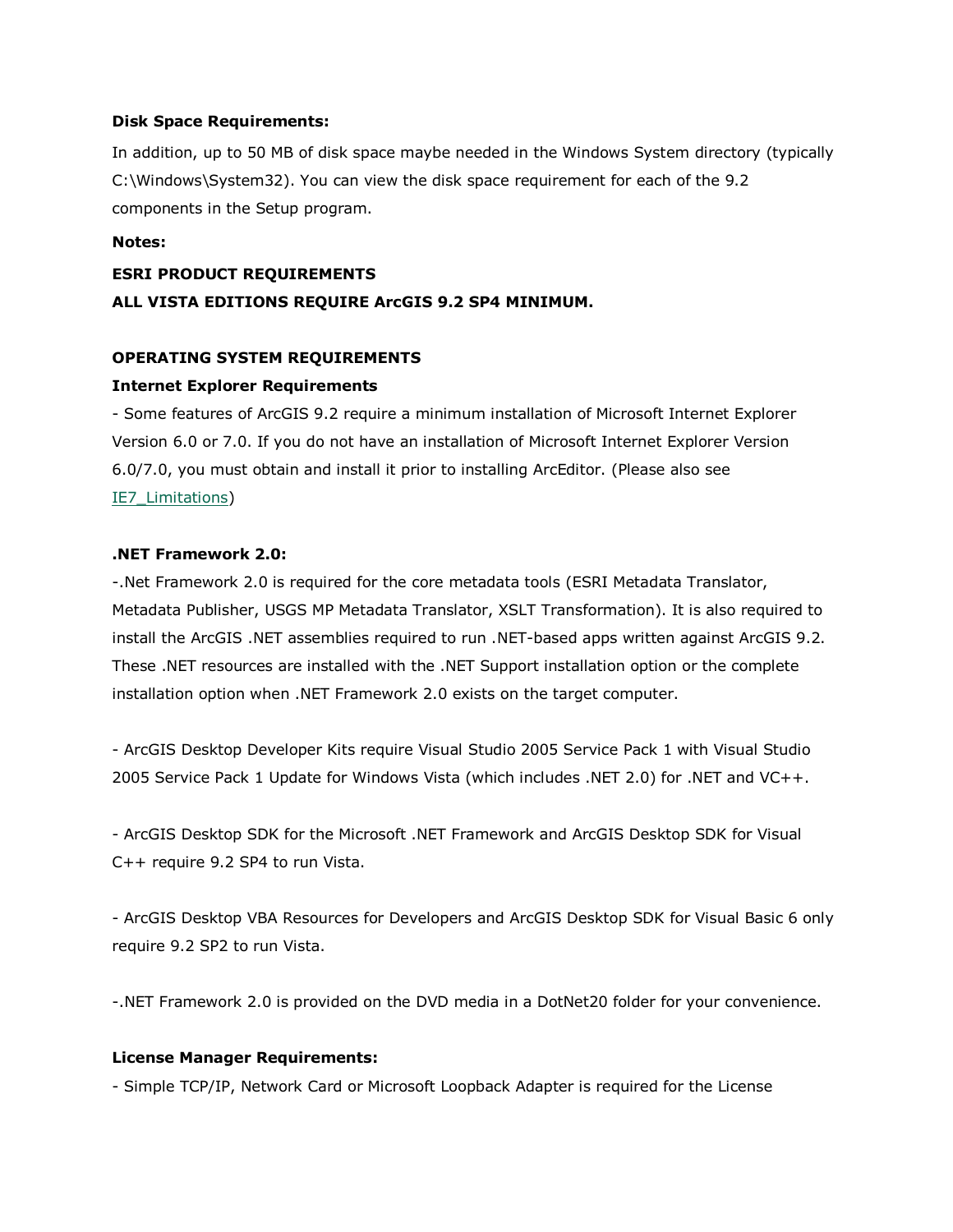manager to work.

#### **Additional Requirements:**

- 24-bit capable graphics accelerator
- DVD-ROM drive

#### **Additional Requirements for ArcGlobe (as part of 3D Analyst):**

- CPU Speed: 1.6 GHz recommended or higher

- Disk Space: ArcGlobe will create cache files when used; additional disk space may be required.

#### **Additional Software and Development Requirements:**

An OpenGL 1.2 or higher compliant video card is required, with at least 32 MB of video memory, however 64 MB of video memory or higher is recommended.

#### **Python Requirement for Geoprocessing:**

Several ArcGIS geoprocessing tools, such as Multiple Ring Buffer, use the Python scripting language and require that Python is installed. If the ArcGIS Desktop, Engine or Server setup does not find Python 2.4.1 on the target computer, it will install Python 2.4.1 during a typical or complete installation. You may choose a Custom installation to unselect the Python feature to avoid installing this feature. See the install guide for additional information concerning Python.

## **ESRI supports and recommends the following integrated development environments for use with ArcGIS Desktop and ArcGIS Desktop Developer Kits:**

#### **COM**

- Visual Basic for Applications

- Visual Basic 6 SP3 or later

- Visual C++ (Visual Studio 2005 Service Pack 1 with Visual Studio 2005 Service Pack 1 Update for Windows Vista -- Express, Standard, Professional, or Team editions).

#### **.NET**

- C# (Visual Studio 2005 Service Pack 1 with Visual Studio 2005 Service Pack 1 Update for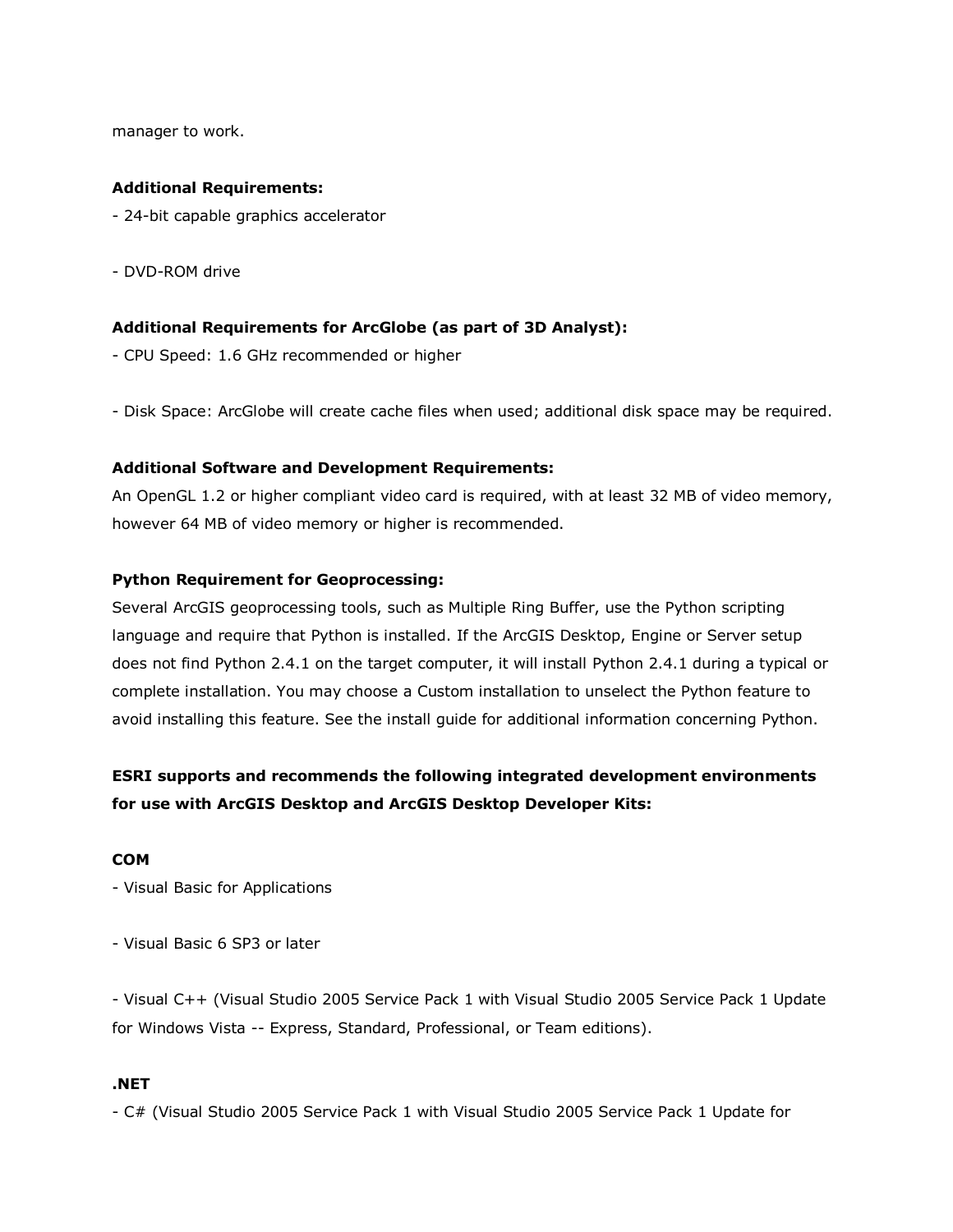Windows Vista -- Express, Standard, Professional, or Team editions).

- VB .Net (Visual Studio 2005 Service Pack 1 with Visual Studio 2005 Service Pack 1 Update for Windows Vista -- Express, Standard, Professional, or Team editions).

#### **Printer Support:**

ArcGIS supports printing to any Microsoft certified Windows printer using the native driver in ArcGIS. Please note that some printer drivers do not support complex maps and the ArcPress printer driver or additional hardware may be needed for these complex maps.

## **ESRI recommends the following configuration when printing large maps with the ArcPress printer drivers:**

- Pagefile system size of 4096 MB is recommended. ArcPress depends on being able to acquire potentially large contiguous blocks of memory to process a map. The windows limit is 2048 MB and by having a pagefile.sys file of at least twice that size helps ensure that other applications running and using the pagefile system will not introduce an unexpected limit for the ArcPress printer driver.

- Pagefile system should be stored on a dedicated partition or, if possible, a dedicated drive. This will prevent the file from becoming fragmented and diminishing ArcPress's ability to acquire contiguous blocks of memory.

- If large complex maps do not print, then reboot the computer to ensure the pagefile system is cleared. If the pagefile system is not a dedicated drive or partition, make sure that drive does not need to be defragmented.

- Disk Space: at lease 10 GB of free space is required on the drive where %TEMP% is located, as potentially large temporary files will be written there while ArcPress is processing a map for printing.

## **ArcGIS Desktop products on 64-bit processors and dual and dual core environments:** - Refer to **FAQ: Does ESRI support 64-bit processors** with ArcGIS products? for information concerning ESRI support policy of 64-bit processors with the ArcGIS products.

- Refer to [FAQ: Does ESRI support dual or dual-core with the ArcGIS Desktop products?](http://support.esri.com/index.cfm?fa=knowledgebase.techarticles.articleShow&d=31903) for information concerning ESRI support policy of dual or dual-core with the ArcGIS products.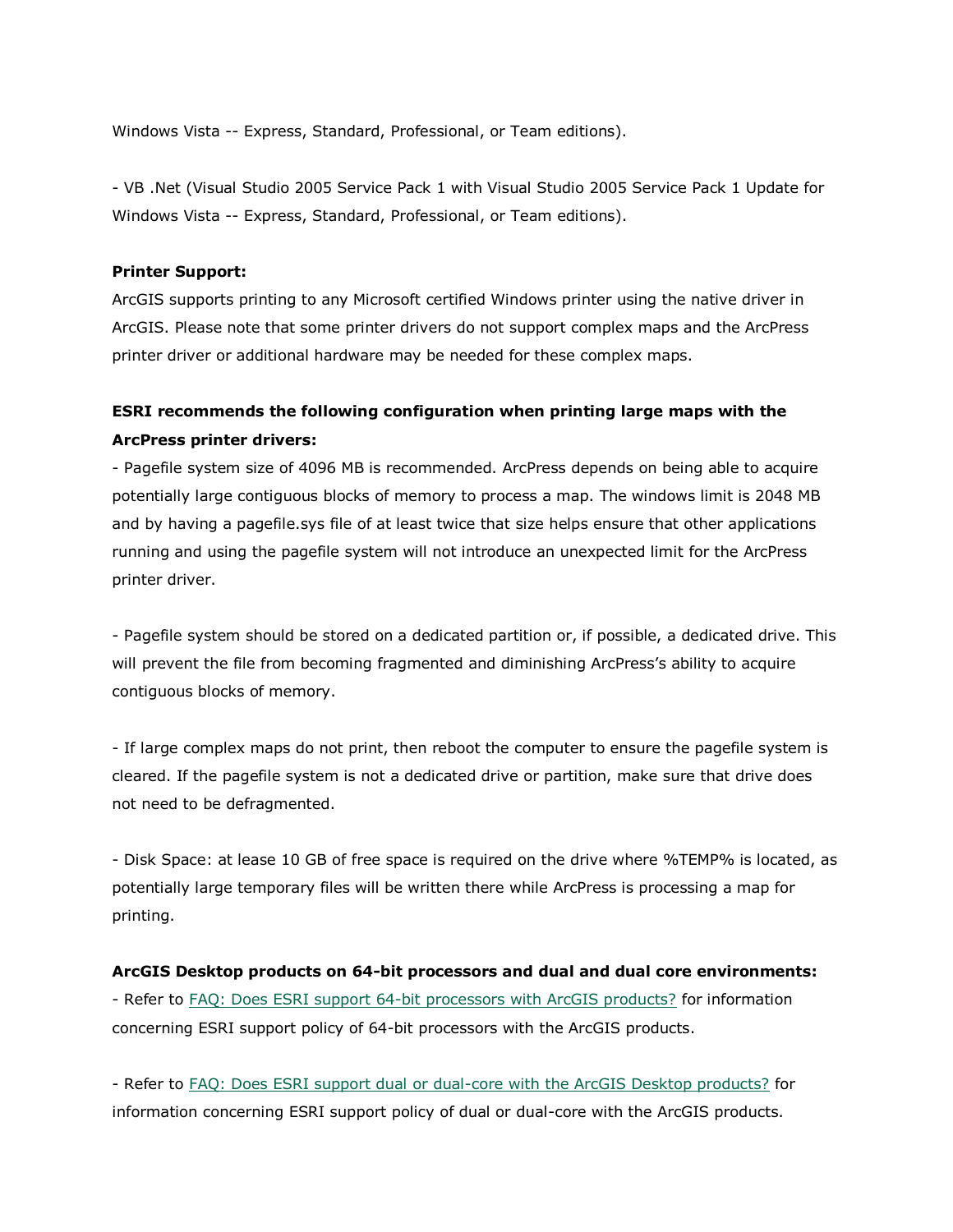## **Best Performance Configuration**

## **System Design Strategies**

Recommended platform sizing and system configuration strategies are provided in the System Design Strategies technical reference document available at: [System Design Strategies.](http://www.esri.com/library/whitepapers/pdfs/sysdesig.pdf)

## **Limitations**

## **Platform: IE7 Limitations**

You cannot see inset maps in the directions window until you right-click on the box with the red X to bring up the context menu and then click on "Show Picture." With 9.2 SP1, the directions dialog works correctly.

## **Vista Limitations**

## **ALL VISTA EDITIONS REQUIRE ArcGIS 9.2 SP4 MINIMUM.**

For more information on Vista support and a working list of Known Issues, please refer to ESRI Knowledge Base Article [FAQ: Does ArcGIS support Microsoft Windows Vista?.](http://support.esri.com/index.cfm?fa=knowledgebase.techArticles.articleShow&d=34020)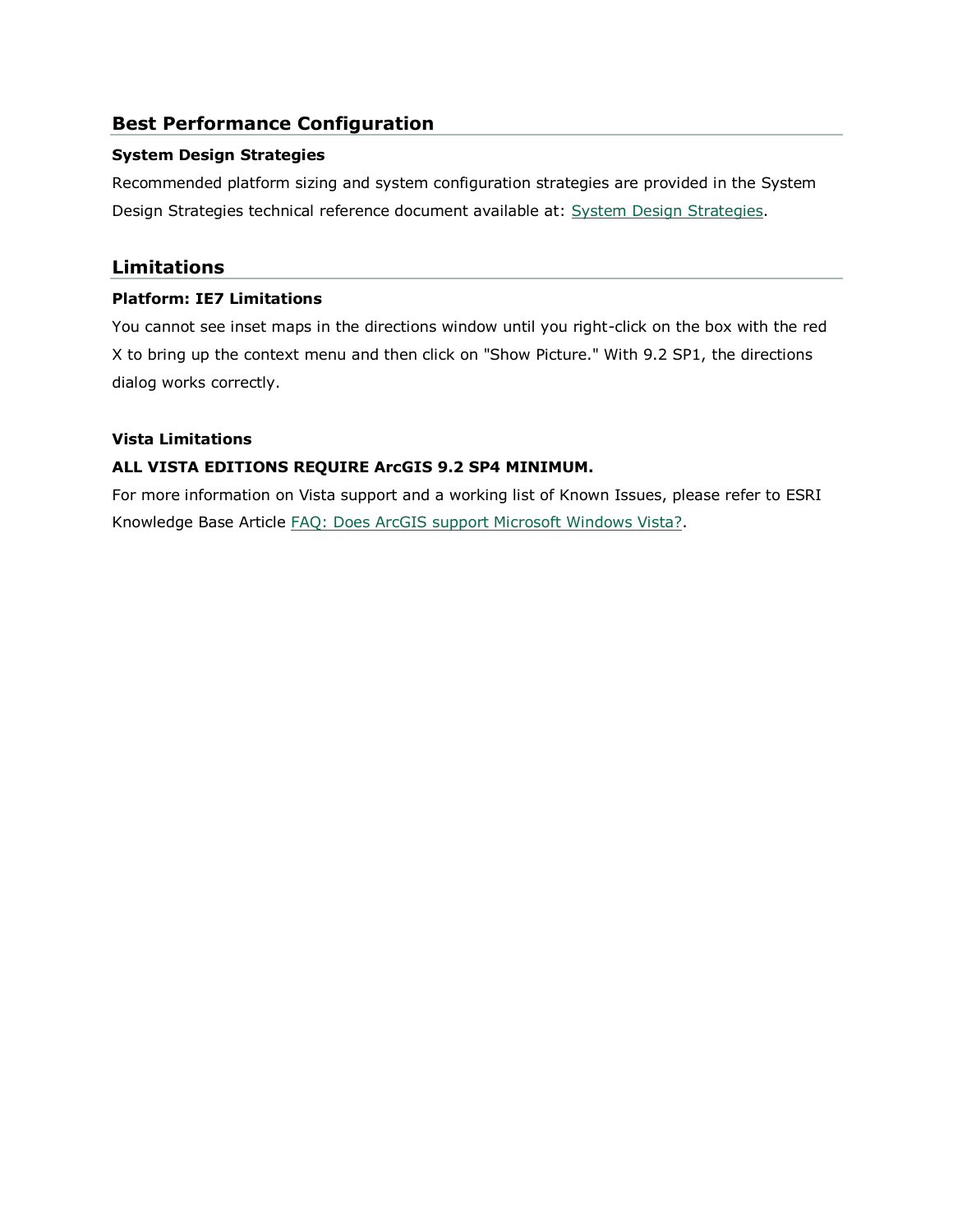## **ArcInfo Desktop 9.2 on PC-Intel Windows XP Professional Edition, Home Edition**

| Product:                                 | ArcInfo Desktop 9.2                                            |
|------------------------------------------|----------------------------------------------------------------|
| Platform:                                | IPC-Intel                                                      |
| Operating System:                        | Windows XP Professional Edition, Home Edition                  |
|                                          | Service Packs/Patches: SP1 minimum, SP2, SP3 (See Limitations) |
| Shipping/Release Date: November 14, 2006 |                                                                |
|                                          |                                                                |

# **Hardware Requirements**

## **CPU Speed:**

1.6 GHz recommended or higher

## **Processor:**

Intel Core Duo, Intel Pentium or Intel Xeon Processors

## **Memory/RAM:**

1 GB minimum, 2 GB recommended or higher

If using the ArcSDE Personal Edition for Microsoft SQL Server Express software, 2 GB of RAM is required.

## **Display Properties:**

24 bit color depth

## **Screen Resolution:**

1024 x 768 recommended or higher at Normal size (96dpi)

## **Swap Space:**

Determined by the operating system, 500 MB minimum.

## **Disk Space:**

1.2 GB

## **Disk Space Requirements:**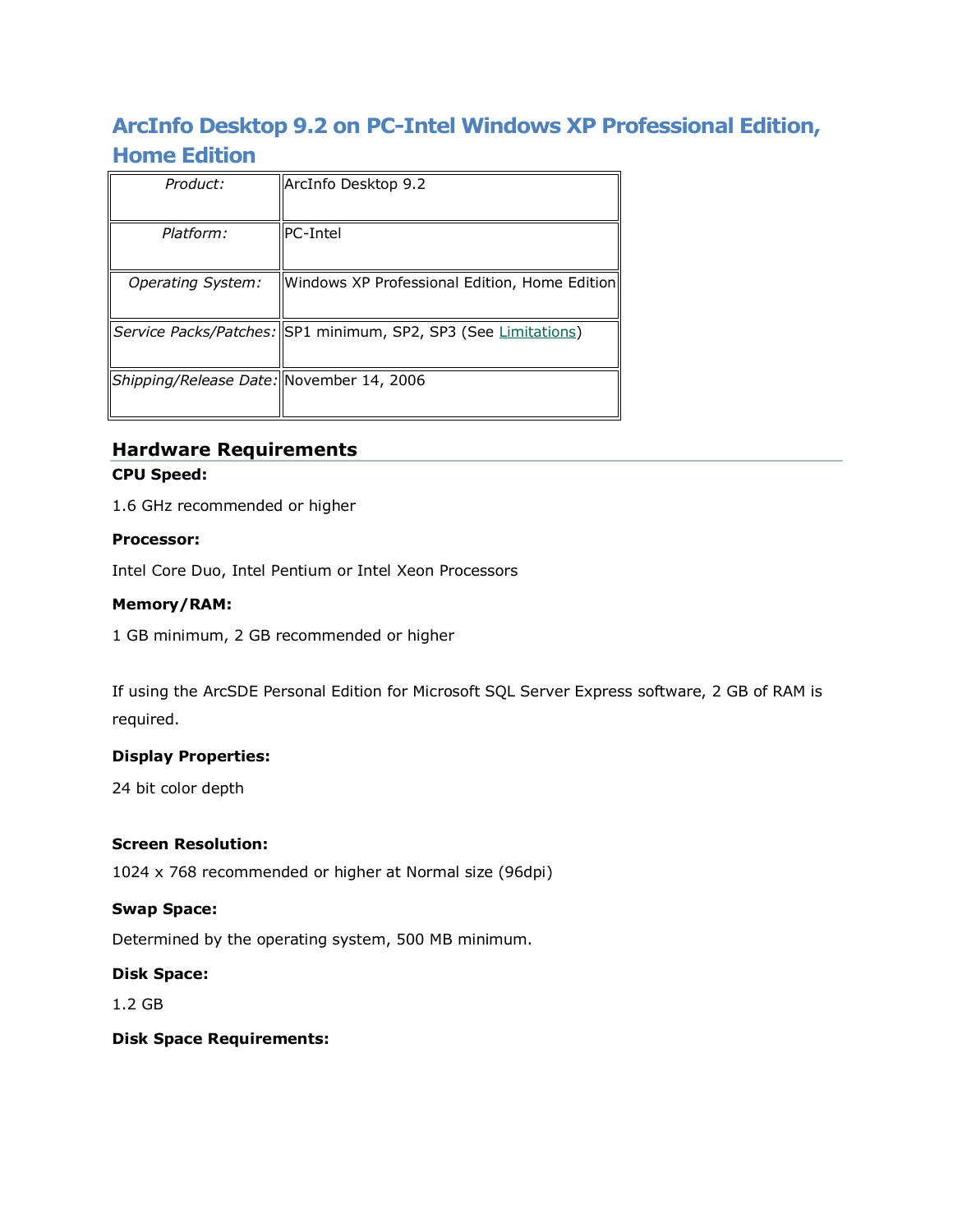In addition, up to 50 MB of disk space maybe needed in the Windows System directory (typically C:\Windows\System32). You can view the disk space requirement for each of the 9.2 components in the Setup program.

## **Notes:**

#### **OPERATING SYSTEM REQUIREMENTS**

#### **Internet Explorer Requirement:**

- Some features of ArcInfo Desktop 9.2 require a minimum installation of Microsoft Internet Explorer Version 6.0 or 7.0. If you do not have an installation of Microsoft Internet Explorer Version 6.0/7.0, you must obtain and install it prior to installing ArcInfo. (Please also see IE7 [Limitations\)](http://support.esri.com/index.cfm?fa=knowledgebase.systemRequirements.list&PN=ArcInfo+Desktop&pName=ArcInfo+Desktop&PVName=&PID=43&count=1&pvid=352&VID=945#IE7_Limitations)

## **.NET Framework 2.0:**

-.Net Framework 2.0 is required for the core metadata tools (ESRI Metadata Translator, Metadata Publisher, USGS MP Metadata Translator, XSLT Transformation). It is also required to install the ArcGIS .NET assemblies required to run .NET-based apps written against ArcGIS 9.2. These .NET resources are installed with the .NET Support installation option or the complete installation option when .NET Framework 2.0 exists on the target computer.

- ArcGIS Desktop Developer Kits require VS2005 (which includes .NET 2.0) for .NET and VC++.

-.NET Framework 2.0 is provided on the DVD media in a DotNet20 folder for your convenience.

## **License Manager Requirements:**

- Simple TCP/IP, Network Card or Microsoft Loopback Adapter is required for the License manager to work.

#### **Additional Requirements:**

- 24-bit capable graphics accelerator

- DVD-ROM drive

## **Additional Requirements for ArcGlobe (as part of 3D Analyst):**

- CPU Speed: 1.6 GHz recommended or higher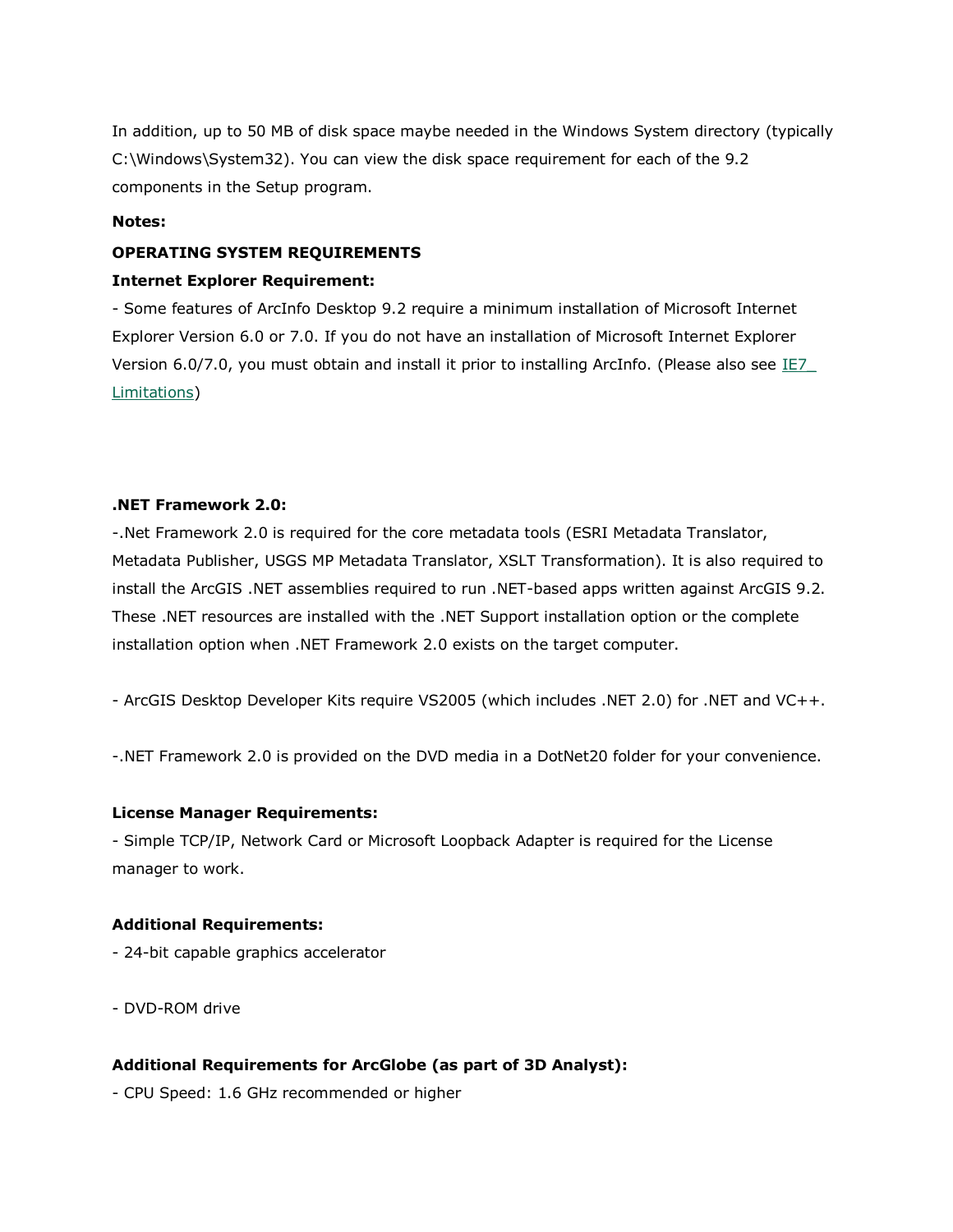- Disk Space: ArcGlobe will create cache files when used; additional disk space may be required.

#### **Additional Software and Development Requirements:**

An OpenGL 1.2 or higher compliant video card is required, with at least 32 MB of video memory, however 64 MB of video memory or higher is recommended.

#### **Python Requirement for Geoprocessing:**

Several ArcGIS geoprocessing tools, such as Multiple Ring Buffer, use the Python scripting language and require that Python is installed. If the ArcGIS Desktop, Engine or Server setup does not find Python 2.4.1 on the target computer, it will install Python 2.4.1 during a typical or complete installation. You may choose a Custom installation to unselect the Python feature to avoid installing this feature. See the install guide for additional information concerning Python.

## **ESRI supports and recommends the following integrated development environments for use with ArcGIS Desktop and ArcGIS Desktop Developer Kits: COM**

- Visual Basic for Applications
- Visual Basic 6 SP3 or later
- Visual C++ (Visual Studio 2005 -- Standard, Professional, or Team editions)

#### **.NET**

- C# (Visual Studio 2005 -- Express, Standard, Professional, or Team editions)
- VB .Net (Visual Studio 2005 -- Express, Standard, Professional, or Team editions)

## **Printer Support:**

ArcGIS supports printing to any Microsoft certified Windows printer using the native driver in ArcGIS. Please note that some printer drivers do not support complex maps and the ArcPress printer driver or additional hardware may be needed for these complex maps.

## **ESRI recommends the following configuration when printing large maps with the ArcPress printer drivers:**

- Pagefile system size of 4096 MB is recommended. ArcPress depends on being able to acquire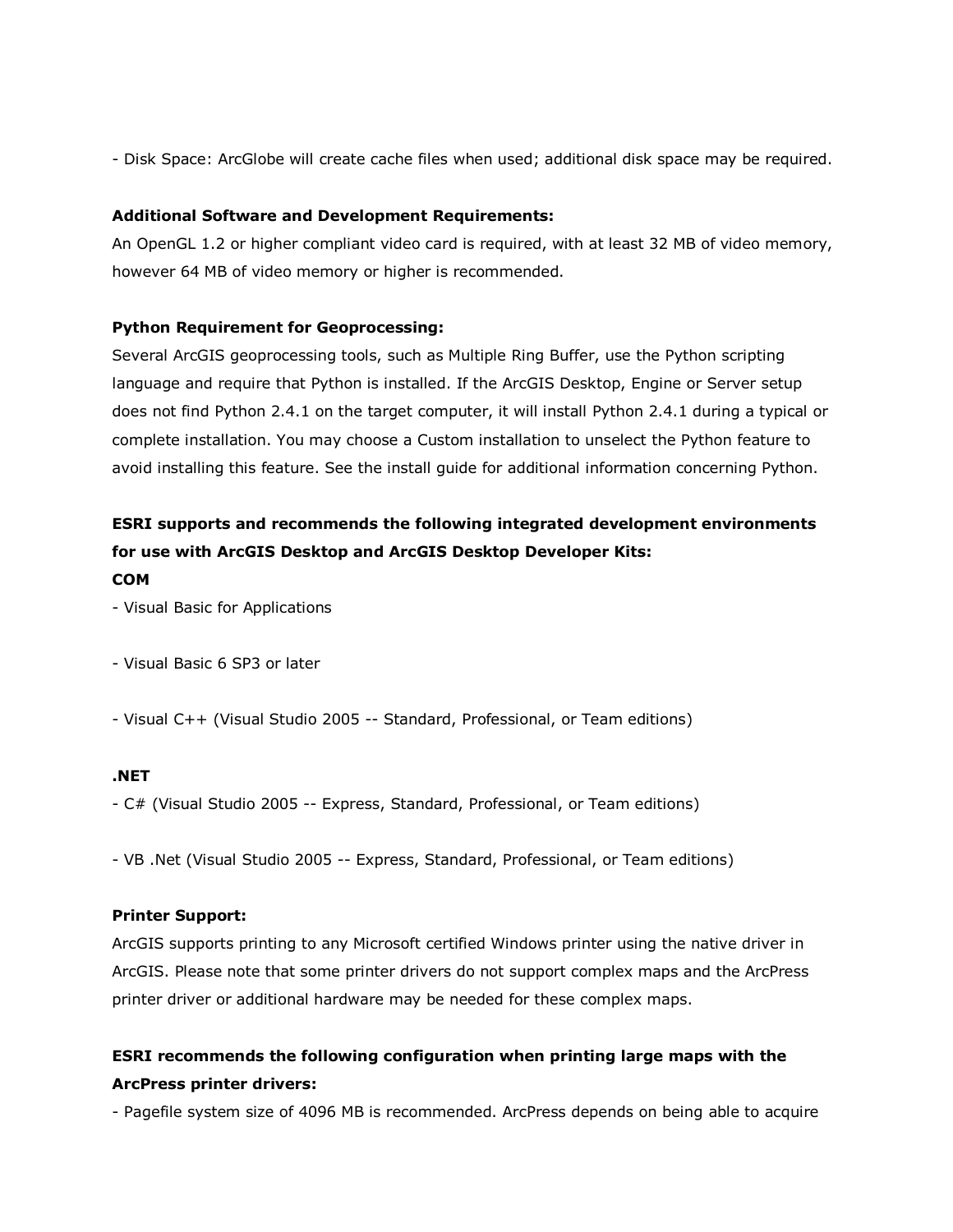potentially large contiguous blocks of memory to process a map. The windows limit is 2048 MB and by having a pagefile.sys file of at least twice that size helps ensure that other applications running and using the pagefile system will not introduce an unexpected limit for the ArcPress printer driver.

- Pagefile system should be stored on a dedicated partition or, if possible, a dedicated drive. This will prevent the file from becoming fragmented and diminishing ArcPress's ability to acquire contiguous blocks of memory.

- If large complex maps do not print, then reboot the computer to ensure the pagefile system is cleared. If the pagefile system is not a dedicated drive or partition, make sure that drive does not need to be defragmented.

- Disk Space: at lease 10 GB of space is free on the drive where %TEMP% is located, as potentially large temporary files will be written there while ArcPress is processing a map for printing.

## **ArcGIS Desktop products on 64-bit processors and dual and dual core environments:**

- Refer to [FAQ: Does ESRI support 64-bit processors with ArcGIS products?](http://support.esri.com/index.cfm?fa=knowledgebase.techarticles.articleShow&d=29391) for information concerning ESRI support policy of 64-bit processors with the ArcGIS products.

- Refer to [FAQ: Does ESRI support dual or dual-core with the ArcGIS Desktop products?](http://support.esri.com/index.cfm?fa=knowledgebase.techarticles.articleShow&d=31903) for information concerning ESRI support policy of dual or dual-core with the ArcGIS products.

## **Best Performance Configuration**

#### **System Design Strategies**

Recommended platform sizing and system configuration strategies are provided in the System Design Strategies technical reference document available at: [System Design Strategies.](http://www.esri.com/library/whitepapers/pdfs/sysdesig.pdf)

## **Limitations**

## **Platform: ArcInfo Desktop 9.2 on Windows XP is certified with limitations**

- Refer to ESRI Knowledge Base Article [FAQ:Issues with Windows XP Service Pack 2, Service](http://support.esri.com/index.cfm?fa=knowledgebase.techArticles.articleShow&d=28655)  [Pack 3 and ArcGIS 9.x products](http://support.esri.com/index.cfm?fa=knowledgebase.techArticles.articleShow&d=28655) for details.

## **IE7 Limitations**

You cannot see inset maps in the directions window until you right-click on the box with the red